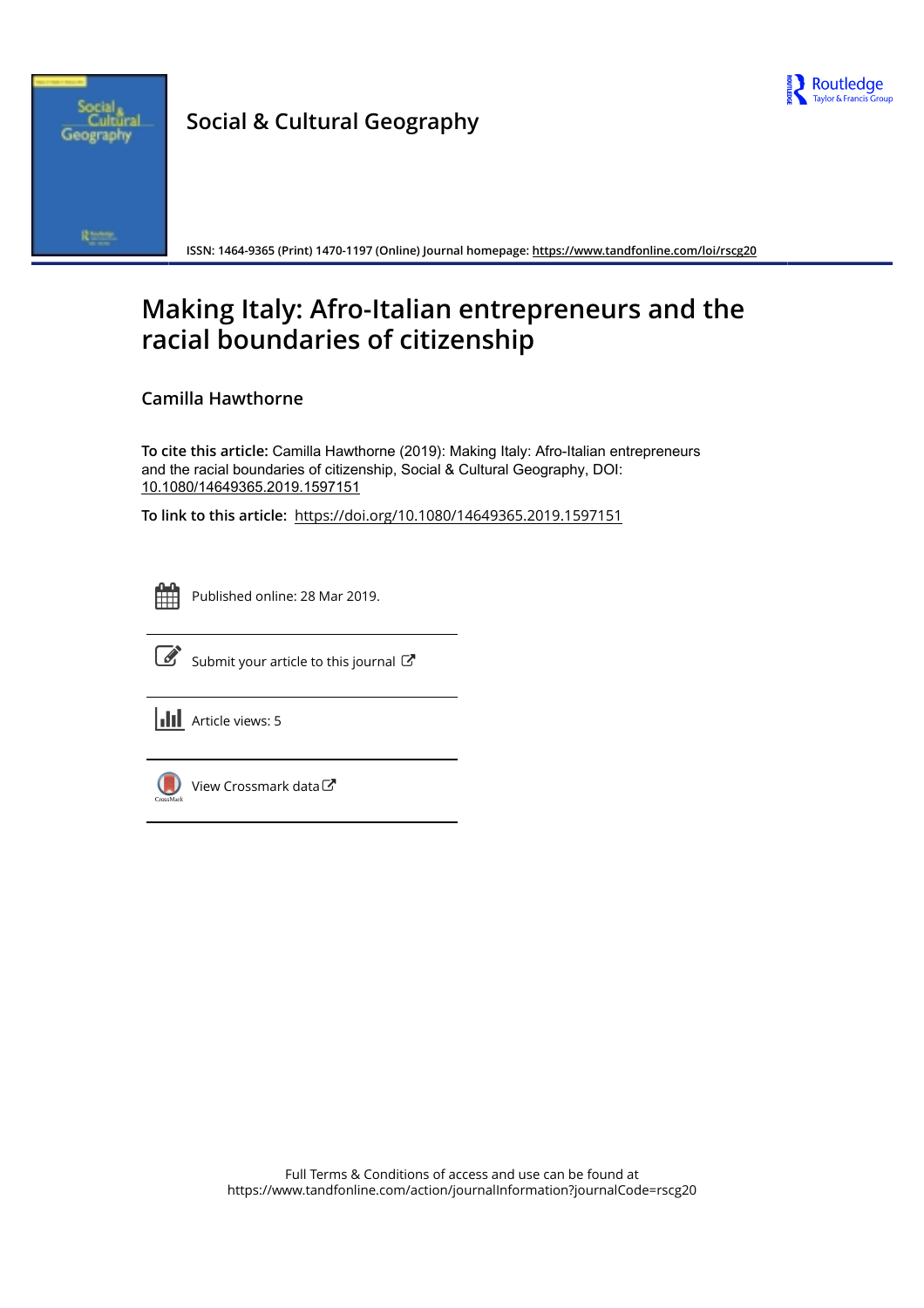

Check for updates

# Making Italy: Afro-Italian entrepreneurs and the racial boundaries of citizenship

Camilla Hawthorne<sup>D</sup>

Department of Sociology, UC Santa Cruz, Santa Cruz, CA, USA

#### ABSTRACT

This article, based on 16 months of in-depth interviews and participant observation conducted over five years, explores the participation of young Afro-Italian women entrepreneurs in new initiatives related to Black beauty, style, and (natural) hair care. While based primarily in northern Italy, these projects draw on economic and cultural connections to the broader Black diaspora. I argue that entrepreneurship has emerged as an important strategy for Afro-Italian women seeking to advance new narratives about Blackness (and specifically, Black womanhood) and its inclusion within the material and symbolic boundaries of Italy. At the same time, Afro-Italian entrepreneurship is transforming Italian material culture, and, by extension, the meanings of Italianness itself. Entrepreneurship is thus a key terrain of struggle through which Afro-Italians have begun to assert claims to Italian citizenship and belonging in the context of both economic stagnation and a refugee 'emergency'. It is one example of a nascent Black spatial politics in Italy that is conditioned by, but also pushes back against, dominant regimes of racist exclusion and neoliberal racial capitalism.

### Faire l'Italie: entrepreneurs afro-italiens et limites raciales de la citoyenneté

Cet article, reposant sur 16 mois d'entretiens en profondeur et d'observation des participants, effectué sur cinq ans, explore la participation de jeunes femmes entrepreneurs afro-italiennes à de nouvelles initiatives liées à la beauté noire, au style et aux soins (naturels) des cheveux. Bien qu'ayant lieu principalement en Italie du nord, ces projets s'appuient sur des connections économiques et culturelles avec la diaspora noire dans son ensemble. Je soutiens que l'esprit d'entreprise est né en tant que stratégie importante pour les femmes afro-italiennes cherchant à faire avancer les nouveaux discours sur la négritude (et en particulier le fait d'être une femme noire) et son inclusion au sein des limites matérielles et symboliques de l'Italie. En même temps, l'esprit d'entreprise afroitalien est en train de transformer la culture matérielle italienne et, par extension, les définitions du fait même d'être italien. L'esprit d'entreprise est ainsi une clé de terrain de la lutte à travers laquelle les afro-italiens ont commencé à revendiquer des droits à la citoyenneté italienne et à l'appartenance, dans les deux contextes de stagnation économique et « d'urgence » d'accueil des réfugiés.

#### ARTICLE HISTORY

Received 2 September 2017 Accepted 22 February 2019

#### **KEYWORDS**

Italy; migration; racism; citizenship; black geographies; African diaspora

#### MOTS CLÉS

Italie; migration; racisme; citoyenneté; géographies noires; diaspora noire

#### PALABRAS CLAVE

Italia; migración; racismo; ciudadanía; geografías de raza negra; diáspora africana

CONTACT Camilla Hawthorne a camilla@ucsc.edu 1156 High Street, Santa Cruz, CA 95064, USA. © 2019 Informa UK Limited, trading as Taylor & Francis Group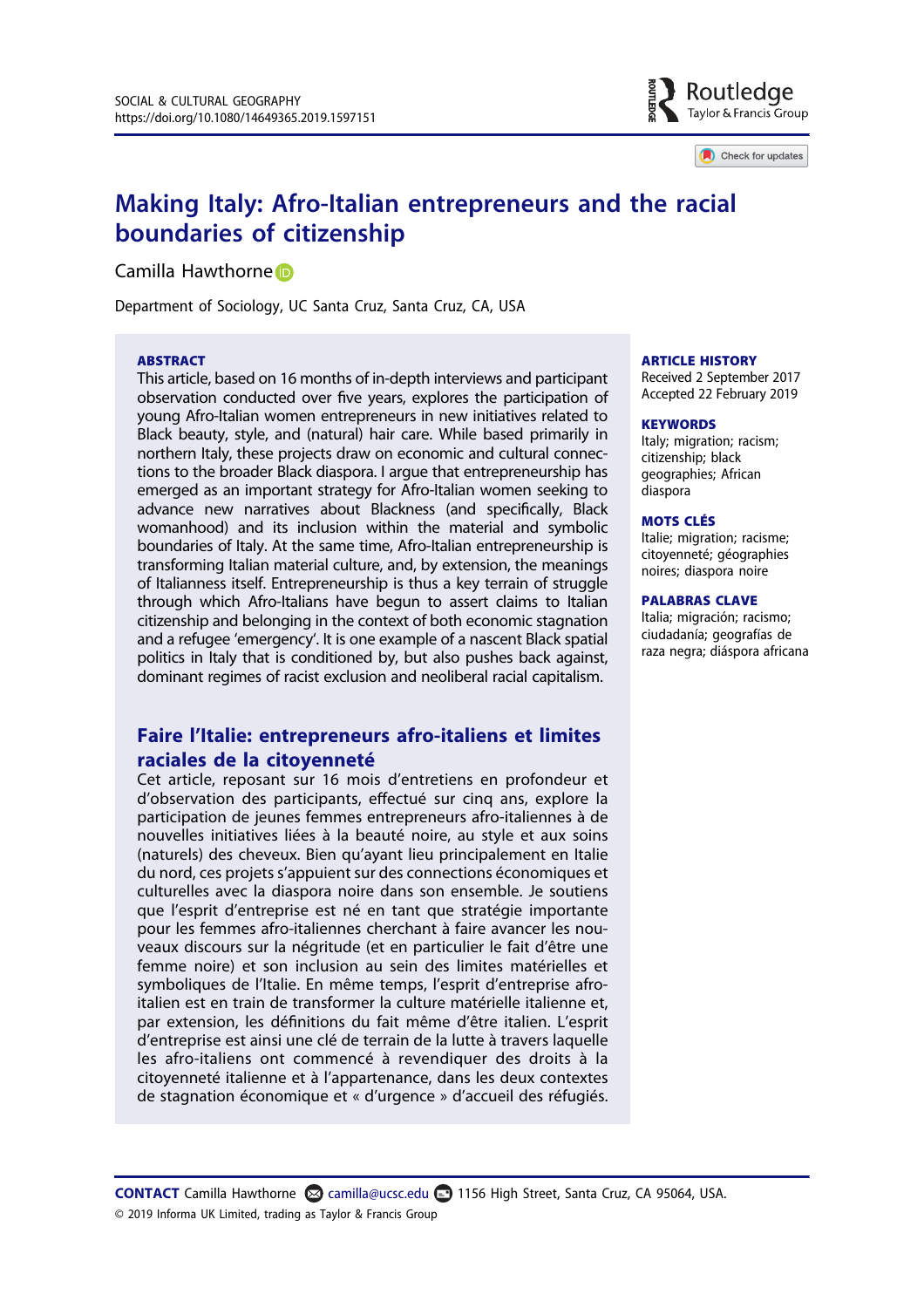C'est un exemple de la politique naissante spatiale noire en Italie, conditionnée par les régimes dominants d'exclusion raciste ainsi que le capitalisme racial néolibéral et qui lutte contre eux.

# Construyendo Italia: los empresarios afro-italianos y los límites raciales de la ciudadanía

Este artículo, basado en 16 meses de entrevistas en profundidad y en observación de participantes llevadas a cabo durante cinco años, explora la participación de jóvenes empresarias afro-italianas en nuevas iniciativas relacionadas con la belleza, el estilo y el cuidado del cabello (natural) de raza negra. Aunque ubicados principalmente en el norte de Italia, estos proyectos se basan en conexiones económicas y culturales con la diáspora de raza negra en general. Se sostiene que el espíritu empresarial ha emergido como una estrategia importante para las mujeres afro-italianas que buscan avanzar en nuevas narrativas sobre el ser de raza negra (y específicamente, el ser mujer de raza negra) y su inclusión dentro de los límites materiales y simbólicos de Italia. Al mismo tiempo, el espíritu empresarial afro-italiano está transformando la cultura material italiana y, por extensión, los significados de lo italiano en sí. El espíritu empresarial es, por lo tanto, un terreno clave de lucha a través del cual los afro-italianos han comenzado a hacer valer sus derechos a la ciudadanía y pertenencia italianas en el contexto tanto del estancamiento económico como en el de 'emergencia' de los refugiados. Es un ejemplo de una naciente política espacial de raza negra en Italia que está condicionada por, pero que también hace retroceder, los regímenes dominantes de la exclusión racista y el capitalismo racial neoliberal.

# Prelude

On 4 July 2016, a group of about forty fashion designers, stylists, models, photographers, and journalists gathered in a modernist event space in southwest Milan for a preview event organized by the AFRO Fashion Association. The association was founded in 2015 by journalist and activist Michelle Ngonmo and obstetrician and fashion designer Ruth Maccarthy (Whitney, 2017). Michelle, an Italian-Cameroonian raised in Ferrara, and Ruth, an Italian-Ghanaian raised in Seregno, would go on to launch the first Afro Fashion Week in Milan – the world's fashion capital – in 2017.

Ruth opened the preview event that day by welcoming the audience and explaining her philosophy of Afro fashion. Through the AFRO Fashion Association, she and Michelle hoped to create a platform for emerging Black designers and cutting-edge fashion showcasing the beauty of African fabrics. Despite her petite frame, Ruth dominated the room in a chic uniform of towering black heels, red sheath dress made from a starspeckled West African wax print, colourful turban, and black glasses.

Our goal is to promote a new culture, something we call 'Afro'. We are in a disastrous cultural and political situation right now, with immigration and the plight of the extracomunitari [non–European Union immigrants]. This is the right time for this project, because fashion is not just a dress that you wear, a bag you carry, or a shoe you put on. Through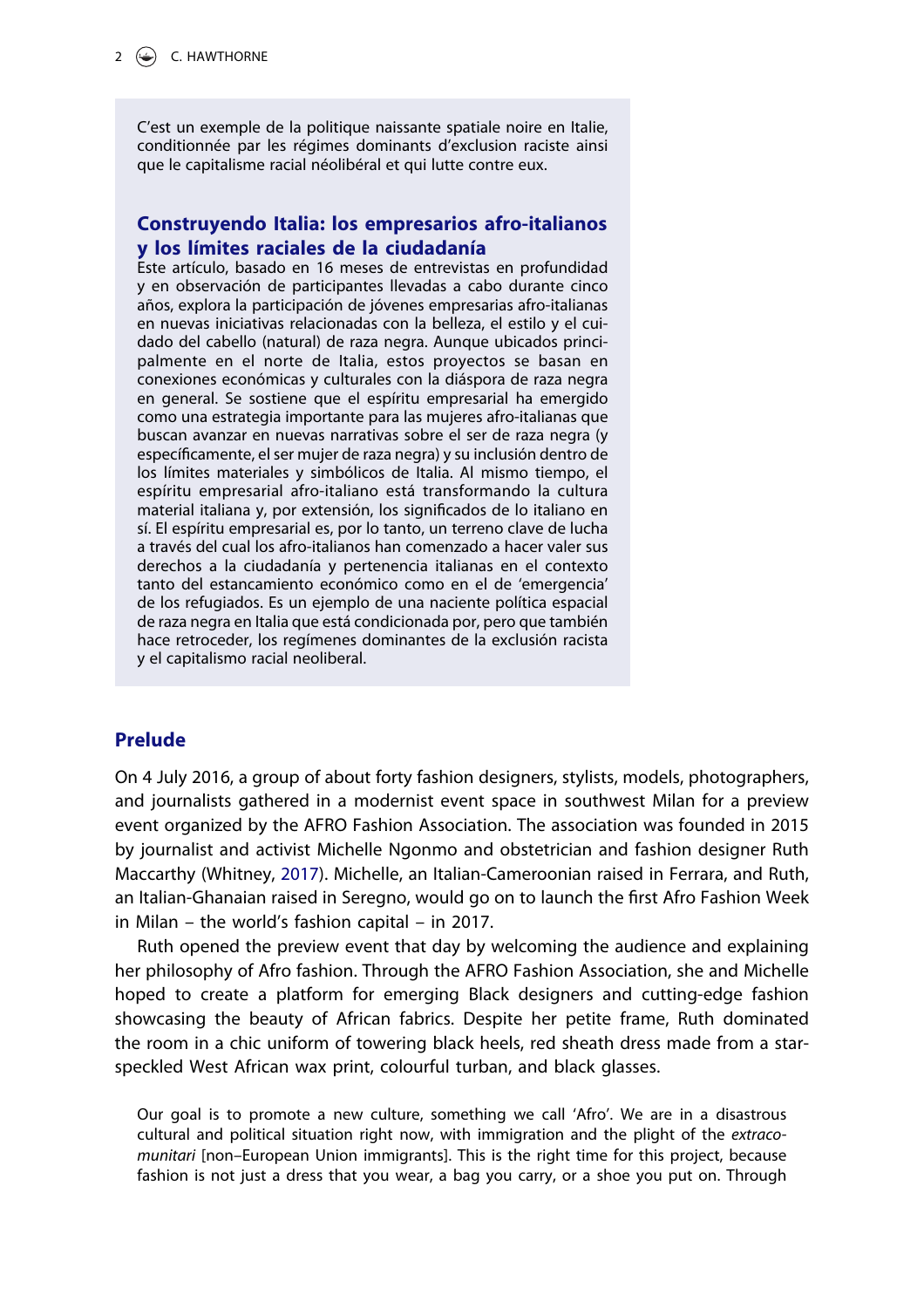fashion, we can show Italy the beauty of a new culture, 'Afro': a marriage of colours, scents, and patterns that are African, with the style and elegance that are the special touch of Italian culture.

Ruth's impassioned introduction represented an attempt to reframe Italian imaginaries of Africa and Blackness in direct response to the on-going southern European refugee 'crisis'. That summer, the Italian news cycle was inundated with sensationalistic images of rickety boats capsizing in the Mediterranean, politicians making inflammatory declarations about 'African invasions' and 'ethnic replacement' in Italy, and acts of outright racist violence against African refugees. In fact, just three days after Michelle and Ruth's event, a Nigerian asylum seeker named Emmanuel Chidi Nnamdi was murdered in the Italian seaside town of Fermo by a fascist agitator (Scammell, 2016). African refugees were also being scapegoated as the primary cause of Italian economic stagnation, by supposedly taking jobs and diverting scarce welfare resources that should have been the sole entitlement of 'native' (i.e., white) Italians.

For Michelle and Ruth, narratives of African cultural creativity constituted a potent strategy for countering this racist 'single story' (Adichie, 2009) of Black life in Italy. In Ruth's introductory remarks, she rejected the idea of an undifferentiated Blackness, one characterized in the popular Italian geographical imagination by poverty, abjection, passivity, and non-productivity. The alternative imaginary invoked by the AFRO Fashion Association that day was characterized by a colourful and happy hybridity that, as a collateral benefit, could also awaken a moribund Italian economy from its slumber. Instead of drowning refugees, Ruth conjured a continent full of brightly patterned fabrics and rich creative traditions – a continent whose European-raised children could marshal their spatially extended 'Afropolitan' (Mbembe, 2007; Selasi, 2005) networks to revitalize the storied tradition of 'Made in Italy'.

#### Introduction

Michelle and Ruth's AFRO Fashion initiative is one example of a broader trend of Afro-Italian<sup>1</sup> women's cultural entrepreneurship in Italy, varied projects that have gained significant momentum and visibility during the last five years. These entrepreneurial activities have enabled many women to achieve a relative degree of economic independence, which has in turn afforded them the possibility of engaging in a wide range of political causes related to the rights of immigrants and their families. Entrepreneurship has therefore provided a limited opening for many Afro-Italian women to articulate claims to citizenship and belonging in Italy at a time marked by rampant economic stagnation, xenophobia, and virulent anti-Black racism.

This article explores the multiple meanings Afro-Italian women ascribe to their entrepreneurial activities in Italy. Extensive research has been conducted on the mobilizations of African refugees in Italy. However, an engagement with the entrepreneurial activities of Afro-Italian women born and raised in Italy can shed light on a *different*, yet concurrent, set of negotiations with the boundaries of Italianness. Rather than approach these initiatives as matters of bare economic survival or as examples of 'selling out', I analyse entrepreneurship as a complex terrain of contestation through which Afro-Italian women seek to advance new representations of Black life in Italy and transform the meanings of Italianness. In doing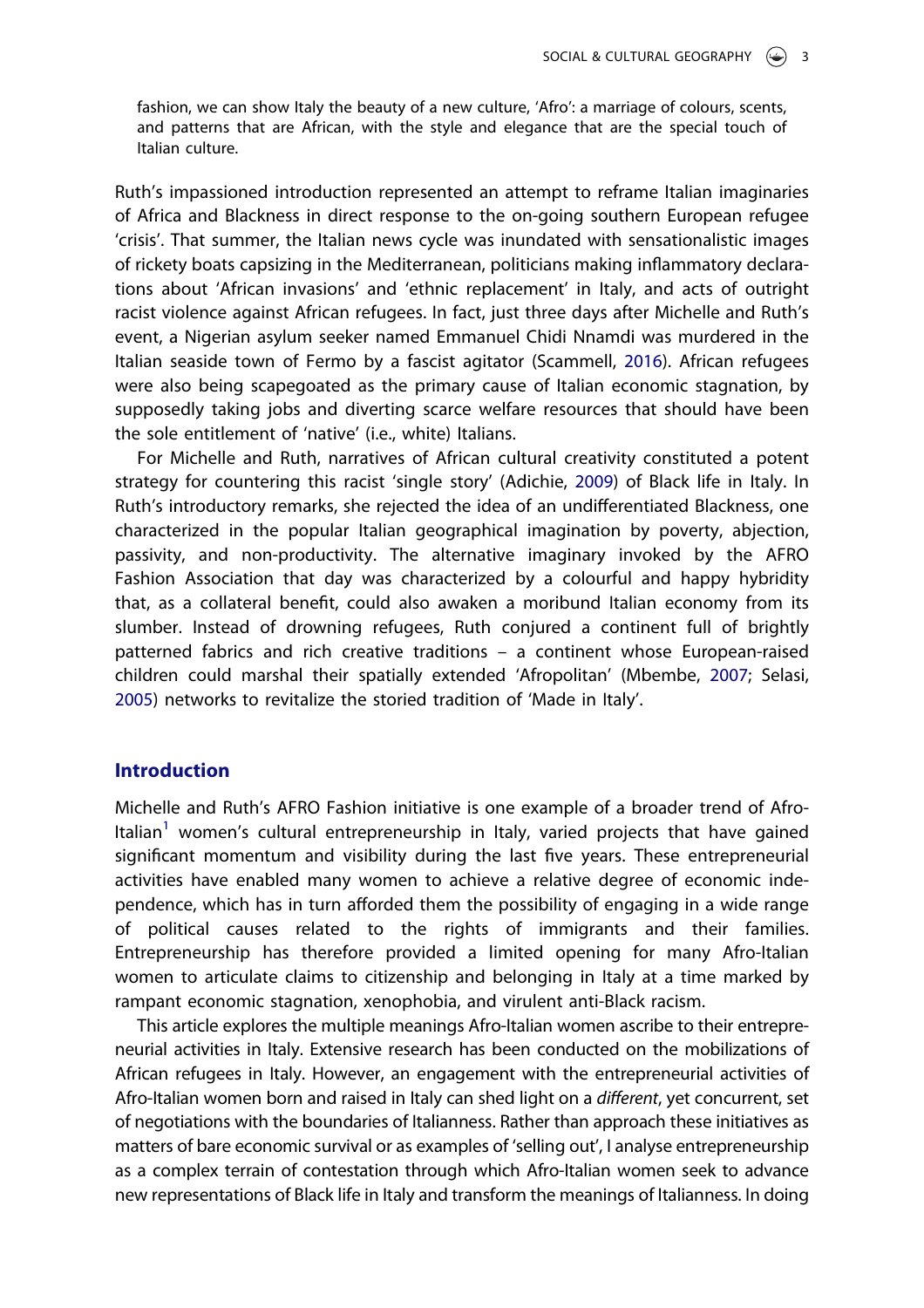so, I argue that Afro-Italian women's entrepreneurial activities constitute spatial projects. They are examples of a nascent Black politics in Italy that is conditioned by, but also pushes back against, dominant regimes of racist exclusion and neoliberal racial capitalism. This story builds on the path-breaking interventions of Black Geographies, looking beyond North America to the capacious diasporic spatialities of Black European women's everyday practices of survival and resistance (McKittrick, 2006, 2011).

I first situate my research in the context of literatures on both diasporic entrepreneurship and racial capitalism. I then provide background about the specific conditions in Italy that have shaped the experiences of my Afro-Italian interlocutors. After a discussion of my research methods, I turn to an in-depth engagement with a group of Afro-Italian entrepreneurs. I focus on the ways they narrate their businesses in relation to (1) the global Black diaspora, (2) the cultural politics of 'Made in Italy', and (3) notions of Mediterranean cosmopolitanism. In the conclusion, I consider the political limits of entrepreneurship as a strategy for claiming citizenship, and discuss the significance of this Italian story for debates about the boundaries of Europe today.

# Theoretical frameworks: diaspora entrepreneurship and racial capitalism

Scholars from a range of disciplines have investigated the entrepreneurial activities of immigrants and their descendants, with a particular focus on the transnational dimensions of these economic practices (Carter, 1997; Elo, 2016; Kyle, 1999; MacGaffey & Bazenguissa-Ganga, 2000; Ojo, 2012; Riddle & Brinkerhoff, 2011; Riddle, Hrivnak, & Nielsen, 2010; Sanya, 2016). The vast literature on 'ethnic', 'immigrant', and 'diaspora entrepreneurship' explores the ways minority groups leverage economic activity to benefit their co-ethnic communities in the 'host' country, and also to promote economic development in their 'home' country through remittance income or reinvestment (Dana, 2007; Merz, Chen, & Geithner, 2007; Newland & Tanaka, 2010; Plaza & Ratha, 2011; Sahoo & Pattanaik, 2013). Scholars have also used intersectional feminist frameworks to investigate how race, class, and gender shape participation in these entrepreneurial practices (Harvey, 2005; Romero & Zulema, 2016).

Social and cultural geographers of immigration have contributed to this scholarship by analysing diaspora entrepreneurship as a strategy for resisting or surviving within conditions of exclusion, marginalization, or segregation (Bauder, 2005; Berg, 2007; Dunn, 2003; Round, Williams, & Rodgers, 2008). Geographers of migration specifically have directed scholarly attention to practices of both national and transnational belonging in the face of restrictive citizenship regimes and ethnonationalism (Gilmartin, 2008; Merrill, 2015; Pred, 2004). This literature has emphasized the overlapping spatialities of ethnic, immigrant, or diasporic businesses and their ambiguous intersections with national borders – from their physical locations within specific immigrant enclaves; to their transnational networks of financing and production (Stodolska & Santos, 2006); to the spatial practices and imaginaries of the 'ethnicity fetish' and 'ethnic packaging' in the marketing and consumption of products sold in immigrant businesses (Everts, 2010). This scholarship challenges a false binary between the supposedly 'immaterial' politics of representation and the 'material' politics of 'welfare, inequality, and power' (Dunn, 2003, p. 153; Keith & Pile, 1993).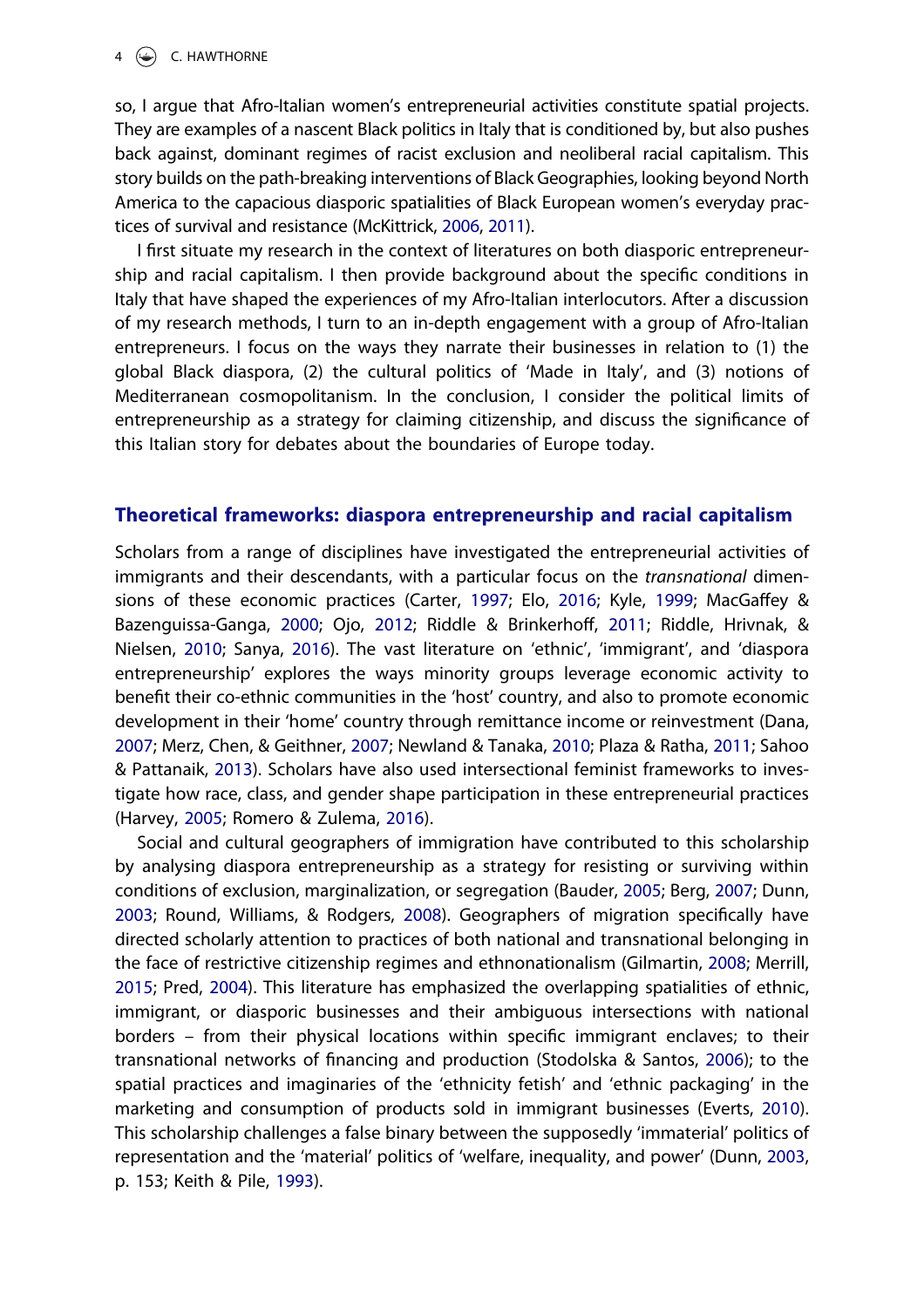An engagement with questions of neoliberalism and racial capitalism can deepen the study of diasporic entrepreneurship. This work allows us to understand the political preconditions of entrepreneurship – specifically, why notions of economic productivity are so intertwined with debates over national membership. Aihwa Ong, for instance, argues that one facet of neoliberal governance is the production of hierarchies of citizenship that derive from the relationship of different groups to global markets and transnational investment flows (Ong, 1999, 2006). In Italy, several scholars (Carter & Merrill, 2007; Mezzadra & Neilson, 2013; Muehlebach, 2012; Oliveri, 2015) have elaborated on the concept of neoliberal citizenship to show that access to transnational mobility, citizenship, and the Arendtian 'right to have rights' is increasingly predicated upon the economistic logics of individual merit and entrepreneurialism.

The scholarship on neoliberal citizenship reveals the production of stratified and exclusionary regimes of national membership (Oliveri, 2015, p. 494); however, this literature typically also approaches race as a mere epiphenomenon. The concept of racial capitalism, as articulated by Cedric Robinson (Robinson, 2005), suggests instead that racism is fundamental to the operations of capitalism. The basic categories of the capitalist economy (class, labour, value) cannot be understood separately from the intertwined histories of 'race' and nationalism, which developed alongside capitalism to produce what Ruth Wilson Gilmore evocatively calls 'group-differentiated vulnerability to premature death' (Gilmore, 2007, p. 5). A growing body of scholarship has explored the ambiguous ways communities of colour negotiate racial capitalism to carve out spaces of survival and resistance. Some indicative examples include Arlene Dávila, who explores the way Puerto Rican and Latinx residents of East Harlem attempt to market 'ethnicity' to preserve their place in a rapidly gentrifying neighbourhood (Dávila, 2004); Jovan Scott Lewis, who describes 'sufferation' as a narrative used by Black craft vendors in Jamaica to make sense of their precarious economic position (Lewis, 2015); and Jordanna Matlon, who shows that underemployed Black men in postcolonial Côte d'Ivoire engage in practices of 'complicit masculinity' that emphasize their participation in the market as entrepreneurial figures (Matlon, 2016). These varied interventions allow us to understand why and how cultural entrepreneurship emerged as such an important site of struggle over race and national membership in Italy today.

### Background

There are approximately 1 million children of immigrants living in Italy without Italian citizenship. The children of immigrants make up approximately fifteen per cent of new births in Italy (Papavero, 2015), or ten per cent of the country's youth population (Tailmoun, Valeri, & Tesfaye, 2014) – and a significant proportion of these young people are Afro-Italians ("I 'nuovi italiani' nella riforma della cittadinanza," 2017).<sup>2</sup> At the same time, between January and December of 2017 over 119,000 refugees arrived to Italy by sea, the majority originating from countries in sub-Saharan Africa (UNCHR, 2018). Against this backdrop of large-scale social transformation, tensions about who can truly 'belong' in the Italian nation have reached a fever pitch. In response, the children of immigrants have mobilized tirelessly for a reform of Italian citizenship law toward a moderate form of jus soli (right of birthplace) citizenship.<sup>3</sup>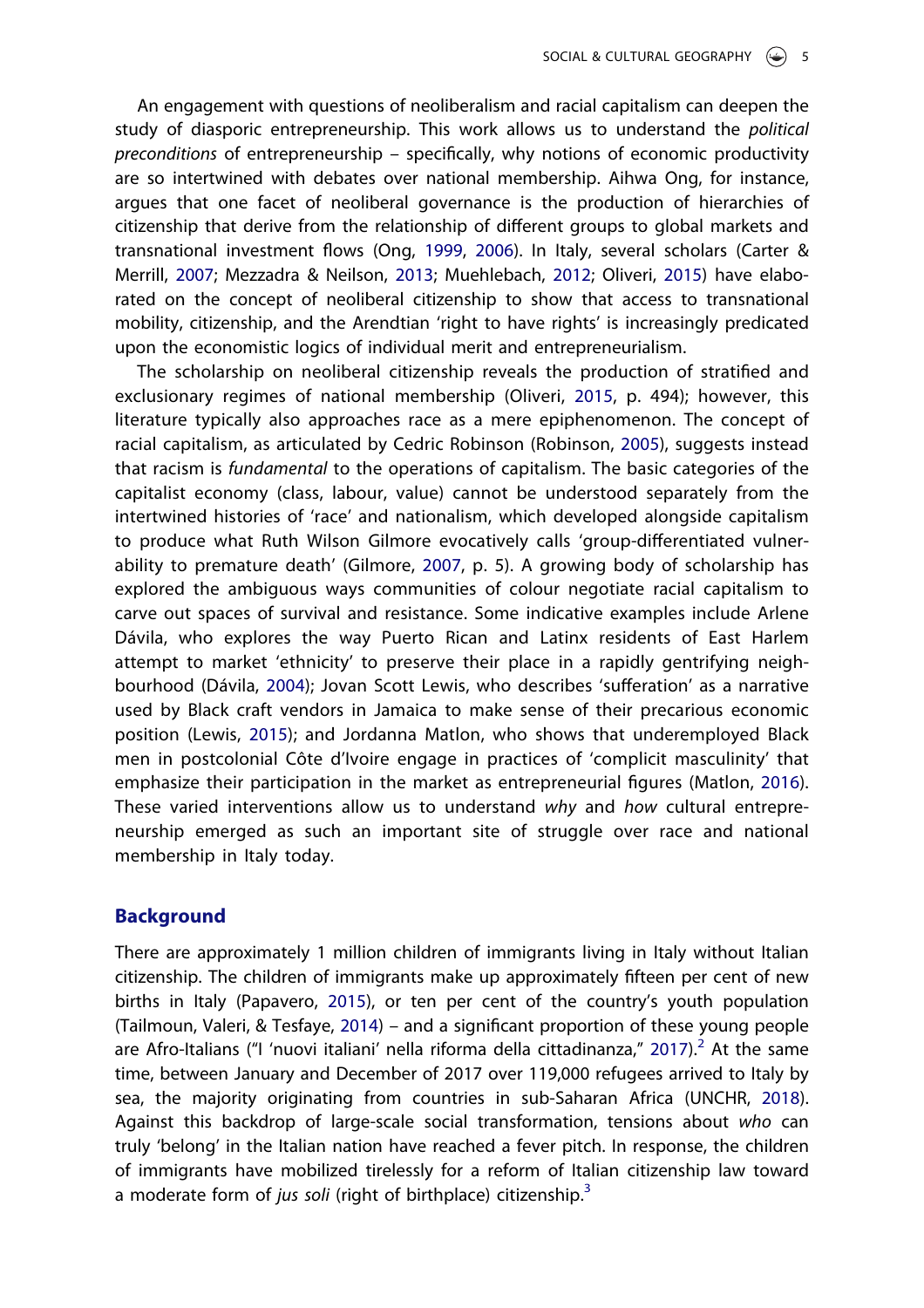Economic activity in general and entrepreneurship in the so-called 'creative industries' in particular are today key sites where ideas about Blackness, citizenship, and belonging are being articulated and contested by young Afro-Italians. It is important to note that conversations about who 'counts' as an Italian do not always occur within the sphere of more traditional, collective forms of political action. Italian social and political commentators often lament this development as evidence of a de-politicisation and individualisation of youth tied to rampant consumerism and systematic attacks on trade unions since the 1970s (Brogi, 2011; Papadogiannis, 2015; Pirni, 2012). But the gradual turn away from political parties or labour unions as privileged sites of activism for youth should also be understood as an expression of frustration with the racism, paternalism, and neoliberal compromises of the contemporary Italian left.

There is in fact a deep history in Italy of entrepreneurship being leveraged in struggles over the rights of migrants and people of colour. In the 1990s, as immigration became a major point of public concern (the country's first comprehensive immigration law, the Legge Martelli, was enacted in 1990), migrants were being stratified into racialized and gendered forms of labour such as care work, domestic work, and sex work (Andall, 2000; Parrenas, 2008). In this context, interethnic feminist organizations in Italy often sought to create meaningful and dignifying spaces for migrant women through entrepreneurship. As Merrill (2006) has noted, while classic Marxist theory might portray the entrepreneur as an emblematic figure of the petit-bourgeoisie, entrepreneurship in Italy is also tied to a genealogy of workerism and work cooperatives in which the radicalization of working classes occurred through cooperatives.<sup>4</sup>

For many Italian-born children of African and Afro-Latinx immigrants today, entrepreneurial activity is closely tied to the articulation of citizenship claims at a time when Blackness is represented by politicians and mainstream media alike as a drain on scarce state resources. This is indicative of a much broader tendency to link the 'integration' of immigrants (and their children) in Italy to the value brought by their economic productivity. The differential inclusion or exclusion of immigrants based on their perceived 'value' as potential economic resources is even reflected in Italian immigration law: The 2002 Bossi Fini Law stipulates that Italian visas and residency permits for non-EU migrants are contingent upon employment (or alternatively, enrolment in higher education). For the Italian-born children of immigrant parents, who by law inherit their parents' citizenship at birth, this means that in the event that they are not able to successfully petition for Italian citizenship within one year of their eighteenth birthday, they risk deportation to their parents' home country if they are not able to obtain a formal job contract or enrol in an Italian university.<sup>5</sup>

Along similar lines, resistance to the legal and de-facto recognition of the children of immigrants is frequently framed in relation to Italian economic stagnation – in a telling statement, Italian political scientist Giovanni Sartori lamented in 2013 that jus soli would be 'a disaster in a country with high unemployment' (Sartori, 2013). This phenomenon can be understood as a symptom of what David Theo Goldberg has characterized as 'racial neoliberalism' (Giroux, 2003; Goldberg, 2009; Omi & Winant, 2014). Under racial neoliberalism, Goldberg argues, the welfare state – understood to be no longer serving its 'intended' constituency of white citizens at a time when the demographic makeup of Western states is becoming increasingly diverse (Ward, 2009) – is gradually dismantled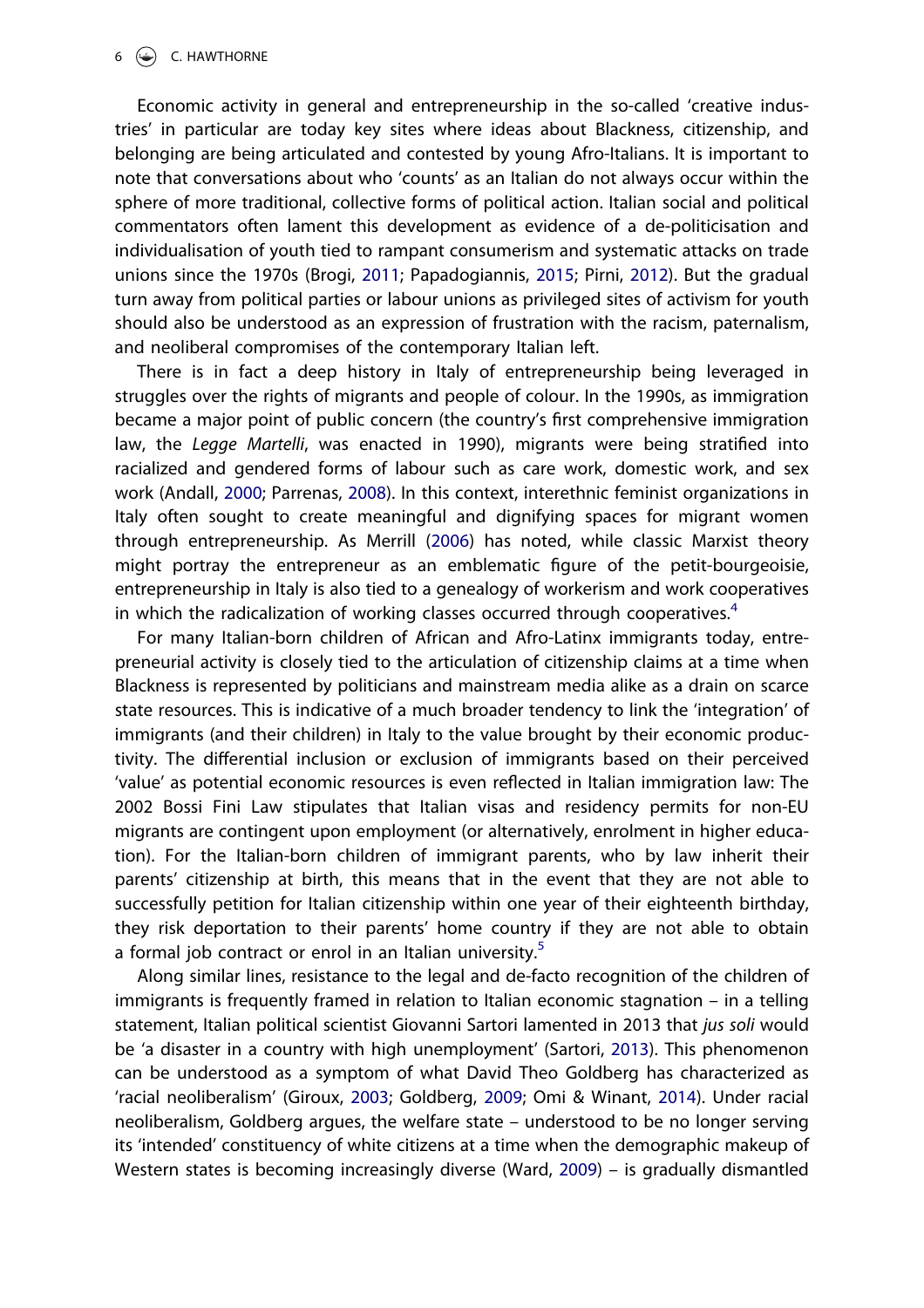in favour of colour-blind social and economic policies (Lacy, 2014, p. 233). One consequence of this shift is that non-whites, regardless of citizenship status, are regarded as illegitimate recipients of public benefits.

On the other hand, rosy stories of immigrants' economic resourcefulness are used by liberal-left politicians to demonstrate the benefits of incorporating groups with foreign backgrounds into the national fold. When former President of the Italian Chamber of Deputies Laura Boldrini announced the 2016 MoneyGram Award for best immigrant entrepreneur in Italy, for instance, she also called upon the Italian parliament to expand citizenship rights to the children of immigrants born in Italy. She explained:

The country should be grateful for the entrepreneurial contribution you make to our country. [. . .] The demographic crisis can be overcome with family policies and new arrivals, by providing the right to Italian citizenship (MoneyGram Award, 2016).

In this context, the promotion of Black style and beauty through cultural entrepreneurship has allowed young Afro-Italians to demonstrate their active contributions to the Italian creative industries and bring visibility to Afro-Italians as active participants in the increasingly diverse fabric of Italian social life.

# Research methods

This article draws on 16 months of in-depth interviews and participant observation conducted over five years (2013–2017) with Afro-Italian entrepreneurs who have explicitly linked their business activities to the promotion of 'Afro-Italianness'. During this time, I examined the explosion of e-commerce<sup>6</sup> projects in northern Italy related to Black beauty, style, fashion, and (natural) hair care. I focused on Afro-Italians because the lack of juridical and everyday recognition facing the children of immigrants in Italy is especially pronounced and traumatic for the children of African and Afro-Latinx immigrants. As geographer Heather Merrill observes, '[African-Italos] signify a territory (Africa) that exists discursively outside and in hierarchical opposition to Europe' (Hawthorne, 2017; Merrill, 2014, p. 268). In addition, I chose to carry out fieldwork in northern Italian cities because entrepreneurial activity among immigrants and their Italian-born children is largely concentrated in the northern and central regions of Lombardy, Lazio, Tuscany, Emilia-Romagna, Veneto, and Piedmont (Centro Studie Ricerche IDOS, 2016). This can be explained by their historically higher levels of economic stability (Ambrosini & Panichella, 2016) and lower rates of unemployment, as well as the existence of extensive support networks for entrepreneurship (including 'immigrant' entrepreneurship), major urban centres, and large immigrant populations.

I conducted in-depth interviews with 15 female fashion designers, e-commerce entrepreneurs, hairstylists, cosmetics vendors, and professional beauty bloggers of African descent. With the exception of two interviews conducted over Skype, all were held in person. I also conducted supplementary interviews with five other Afro-Italian women who were not entrepreneurs, focusing on the various meanings they associate with hair and fashion. In addition to interviews, I carried out participant observation at events such as fashion shows, trade fairs, meet-ups, hair care workshops, and conferences about Afro-Italian entrepreneurship. Finally, the virtual ethnography (Alonso & Oiarzabal, 2010; Bernal, 2014; Boellstorff, Nardie, Pearce, & Taylor, 2012; Burrell, 2009;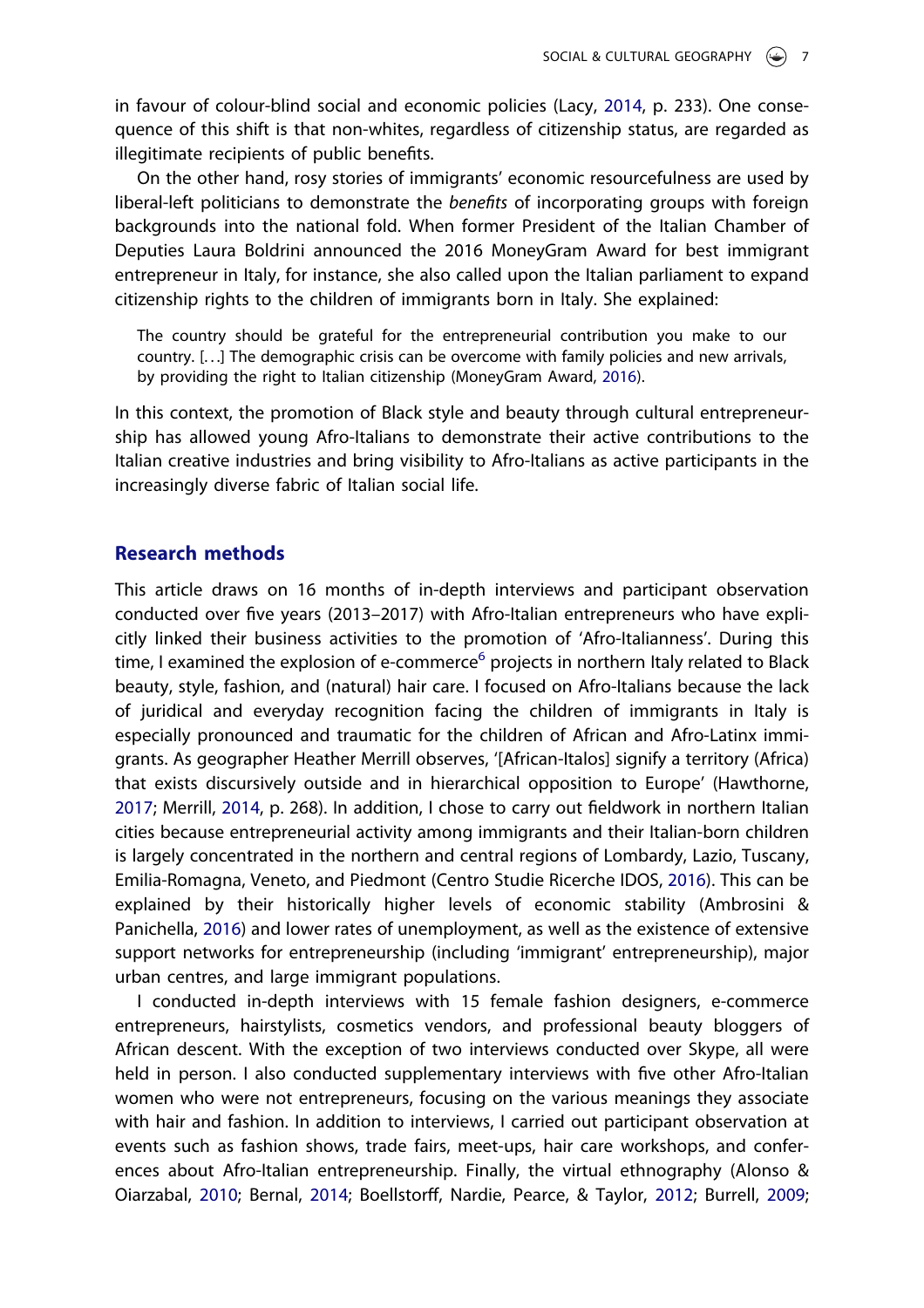Reips & Buffardi, 2012) component of my research entailed analysis of images and videos posted to the professional Facebook pages of the entrepreneurs in my study, as well as discursive analysis of text posts, comments, and debates. My goal was to understand the ways Afro-Italian women framed their entrepreneurial projects, as well as their cultural and political reference points both within and beyond Italy.

The women in my study came from diverse national backgrounds spanning sub-Saharan Africa and Latin America, but they were united around a shared embrace of 'Afro-Italian' or 'Black identity', which they actively promoted through their projects. I was able to meet these entrepreneurs through snowball sampling – I first contacted one prominent entrepreneur, who then put me in touch with her colleagues and acquaintances, and so on. As a self-identified Afro-Italian woman, albeit by a different set of diasporic routes and routes,<sup>7</sup> I conducted my research in a way that was necessarily reflexive, but also attentive to differentials of power. My questions and observations were grounded in a concern with Black diasporic connection and mutual learning, as well as an attentiveness to the geographically-distinct cultural politics of Blackness in Italy and the specific challenges my interlocutors faced (such as a lack of access to Italian citizenship). And guided by insights from feminist research praxis (S. N. Hesse-Biber, 2012, 2013; McDowell, 1992; Ramazanoglu & Holland, 2002; Sharp, 2005), I was keenly aware of my own positionality as a Black woman studying the entanglements of race, nation, and citizenship in Italy at a moment of increasingly virulent ethnonationalism – often experiencing my research directly, on the surface of my skin (Fanon, 2008).

# Afro-business in Italy: from foreign contamination to savvy (Afro) cosmopolitanisms

Natural hair care, beauty, and fashion have emerged as key sites of conversation among young Afro-Italians about the experiences of Black womanhood in contemporary Italy. During the last five years, there has been a proliferation of blogs, Facebook pages, YouTube channels, and traveling workshops encouraging Black women to embrace their natural features and hair textures, and reject racist and Eurocentric standards of beauty. Many young Afro-Italians pursue entrepreneurship because without Italian citizenship, they are limited in their ability to apply for many jobs through the Italian system of concorsi pubblici.<sup>8</sup> In addition, the economic precarity of many immigrant families makes it financially burdensome for young people to pursue higher education (Andall, 2002, p. 398). The children of African and Afro-Latinx immigrants are thus constrained to finding alternative avenues of employment and basic livelihood.

At the same time, Afro-Italian entrepreneurs also see aesthetics and cultural creativity as potent forms of spatial politics tied to struggles for recognition and citizenship in Italy. They are using entrepreneurship in the creative industries to build a new, diasporic sense of Italianness that unites traditional Italian aesthetic sensibilities and practices with cultural influences drawn from transnational Black cultures. As I will show in this section, entrepreneurship allows Afro-Italian women to connect with Black diasporic political resources, intervene in the world-famous 'Made in Italy' brand, and advance more cosmopolitan, 'Mediterranean' visions of Italian national identity.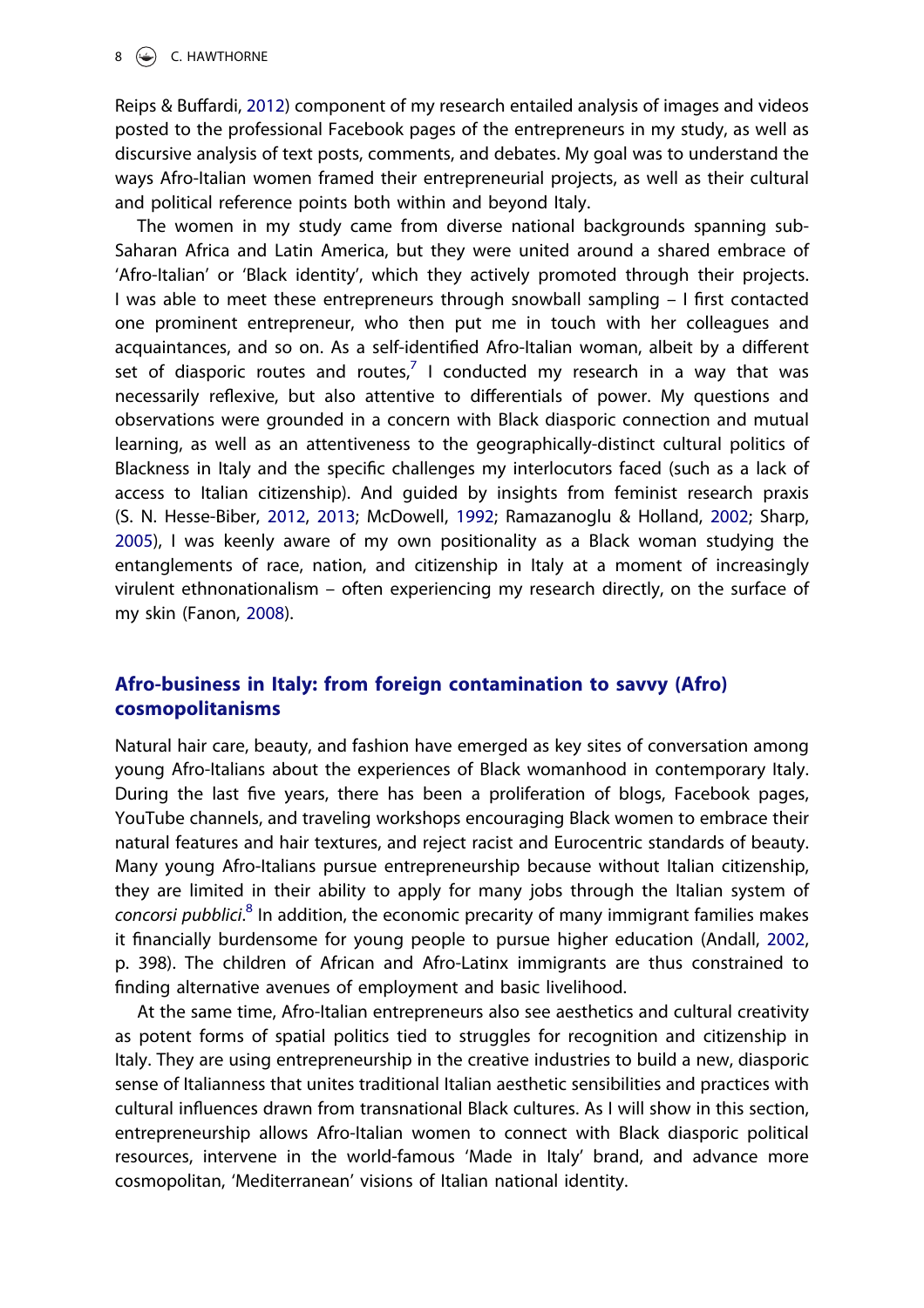### Hair and diasporic connection

In January of 2014, Italian-Ghanaian Evelyne Afaawua (who immigrated to Italy from France with her parents shortly after her first birthday) founded the first Facebook page in Italian about the care and valorisation of natural Black hair. Originally called 'Afro Italian Nappy Girls' and based in Milan, the community now goes by the name Nappytalia and features a robust multi-platform social media presence, a blog, an e-commerce site, and offline meet-ups around Italy (Frisina & Hawthorne, 2018). Since Nappytalia's founding, Evelyne has gone on to win Italian and European entrepreneurship awards, acquire local investors, and connect to product manufacturers abroad (Frisina & Hawthorne, 2017). In 2018, after several years of planning and fundraising, she also launched a line of organic natural hair products called 'Nappytalia Eco Bio Cosmetics'. Evelyne described her decision to focus on hair during our first meeting in Milan in the summer of 2014, shortly after the founding of Nappytalia:

Once you've developed your ideas, you have to externalize the clarity that is inside. For me, for instance, I tried using skin-lightening creams. This was a period when I wanted to become lighter. There are all of these phases, which make you understand where your place is. And once you understand where your place is, you say, 'Va bene, to be in that place I have to reflect it, right?' And for a girl, what does she think? Most likely, the first thing is hair. [...] You want the clarity inside to be visible outside. And so hair. [...] For me, it could be a question of money, but I have more to demonstrate than just money. Yes, we're Afro Italians, and we are showing who we are, but we also want to show it on paper, to show off.

The inspiration for this clarity came, in large part, from the broader Black diaspora. As Lori Tharps argues, the Internet has played an important role in the twenty-first century Black natural hair movement (Byrd & Tharps, 2014). Social media has helped Black women learn new hairstyles and hair care tips that do not involve chemical straighteners, and connect with others who have also embarked on the journey of 'going natural'. Evelyne, for instance, spent almost a year researching Facebook pages and YouTube channels from Black hairstylists in the United States and France before settling on the importance of developing similar resources for Black women in Italy, in Italian. Especially in the early days of Nappytalia, Evelyne would share images and videos of Black hairstylists and celebrities from across the Black diaspora to the group's Facebook page. These diasporic resources (Brown, 2005; Small, 2018) were intended to serve as aspirational models for young Afro-Italian women, who rarely saw themselves positively represented in the Italian media landscape. Nappytalia's website similarly features articles about traditional African hair care practices, the history of Black hair, and the transatlantic slave trade. These resources are intended to show Afro-Italian women that although they may experience social and political marginalization in Italy, they are not alone and are in fact part of a proud, international Black community.

Writing about 'African American beauty culturalists' (Gill, 2014) during the civil rights movement in the United States, multiple scholars have pointed to the tensions that arose in the 1960s between Black pride and capitalism. For instance, while many Black women salon owners did not see a contradiction between making money and promoting social causes, other activists contested what they saw as the gradual 'commercialization' of natural hair (Craig, 1997; Ford, 2015; Gill, 2010; Kelley, 1997; Walker, 2000). In interviews, however, Evelyne unambiguously characterizes herself as an 'entrepreneur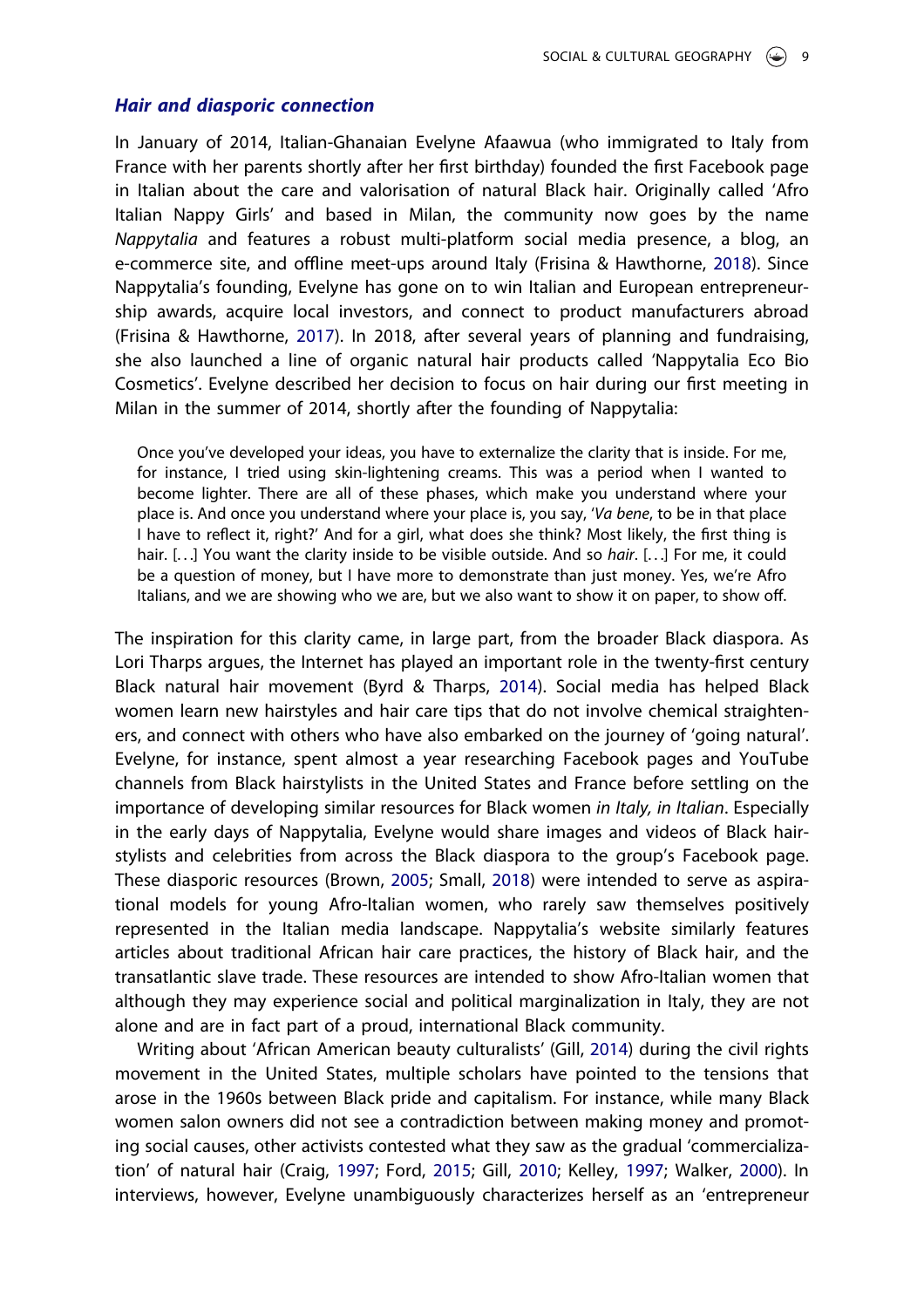with social ethics' (Bodian, 2016). For Evelyne, natural hair is a powerful diasporic resource that also enables her to mobilize for the rights and dignity of Black women in living Italy. As one of the most visible young Afro-Italians active in Italy today (she has been the subject of a documentary and countless magazine features), she has used her platform to bring visibility to other Afro-Italians, call attention to anti-racism demonstrations, and mobilize support for citizenship reform. The Nappytalia Facebook page, moderated by Evelyne and her partners, remains a rich site of conversation and debate about identity, racism, and the obstacles faced by 'second generation' youth without Italian citizenship. As Evelyne explained:

I want to achieve my goals and dreams and become something. To create a position for myself in the society, regardless of whether I am white or Black. I want to be myself, with all of my characteristics, whether you accept them or not. [. . .] Whereas before I didn't acknowledge my Ghanaian side, now I try to show both. If you accept me, you have to accept me because I am Ghanaian, because I am Italian, basta. We have to. . .let people understand that we exist. I think that what could help would be to make them understand the utility that we have, the utility that we can give to the society.

Evelyne's ground-breaking work in Italy has galvanized many other aspiring Afro-Italian entrepreneurs. The natural hair movement in Italy now includes stylists such as 'NaturAngi' (Angela Haisha Adamou) and 'Afro-On' (Belysa Shabani), product vendors and manufacturers such as AfroRicci and Vanity Case Cosmetics, and beauty bloggers and vloggers such as the women behind the site Afro-Italian Souls. These women often import hair products from vendors across the Black diaspora (typically the United States or the United Kingdom) to sell online to other Afro-Italians, filling a gap in the Italian market for beauty products tailored to the needs of Black women (Ganz, 2016; Grace, 2016). But increasingly, these women are looking not only to connect with Black diasporic networks abroad, but to refashion 'Made in Italy' at home.

# New geographies of 'Made in Italy'

'Made in Italy', a merchandise mark used since the 1980s to designate the uniqueness of Italian production in the 'Four As' of abbigliamento (clothing), agroalimentare (food), arredamento (furniture), and automobili (cars and other forms of mechanical engineering) and protected by Italian law since 1999, is frequently used as shorthand for the skilled craftsmanship associated with 'traditional' Italian industries. More recently, however, policymakers, journalists, and manufacturers' associations in Italy have begun to express concern that this label (in its various iterations as luxury brands, quality manufacturing, and small-scale artisanship) is at risk. While the decline of 'Made in Italy' manufacturing has not been fully supported by available economic data (Rociola, 2013; Sanderson, 2011), various culprits have been named: the increasing availability of cheaper products from abroad (cinese, or 'Chinese', is also a racially-charged colloquialism in Italian that refers derisively to low-quality, mass-produced consumer goods); foreign counterfeiters; the lack of interest among young Italians in traditional industries ("Made in Italy?," 2013); the 2008 economic crisis; the stagnating effects of that peculiar Italian blend of bureaucracy and organized crime; or the internationalization of supply chains ("Italian manufacturing," 2013).<sup>9</sup>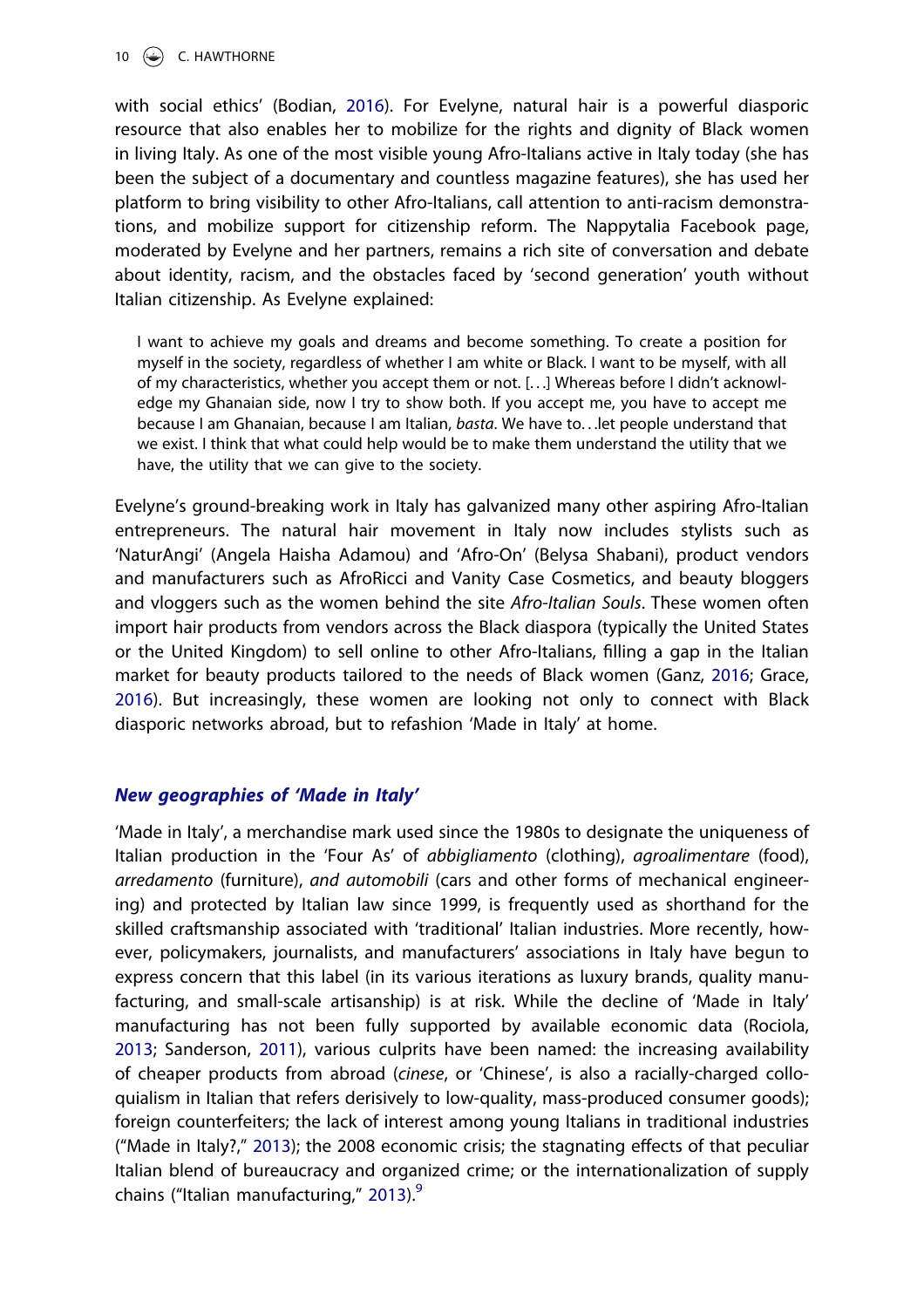This question of how to 'produce' Italy is also intimately linked with fears about the social reproduction of the nation (Butler, 1998; Federici, 2004; Yanagisako, 2002) – from declining Italian birth rates (Papavero, 2015), to the comparatively high birth-rates of immigrants (Carter, 2013; Merrill, 2014), to the 'brain drain'<sup>10</sup> of highly educated and skilled young Italians (Balduzzi & Rosina, 2011). In other words, preoccupations about the state of traditional Italian industries and crafts are closely linked to nationalist fears about the impacts of porous borders, uncontrollable transnational flows, and growing racial or ethnic pluralism. In the context of this profound uncertainty about the future of Italy – Who will (re)produce the nation? – economic activity has emerged as a key cultural and political touchstone. In this sense, 'Made in Italy' is more than just a national brand instead, it signals a set of interrelated questions about who and what is made in Italy, and by extension who is making Italy today and who will make Italy in the future. This is why it is so meaningful for many Afro-Italian entrepreneurs to affix the 'Made in Italy' label to their Black natural hair care products and African textile–inspired fashion designs.

Countless news features published within the last half-decade have celebrated these Afro-Italian entrepreneurs for their creative contributions to the Italian economy.<sup>11</sup> Indeed, it is important to recognize that for many Afro-Italian businesswomen, their projects have two audiences – an internal audience of other Afro-Italians who can come together around a particular theme (hair, fashion, beauty) to discuss their shared experiences and struggles, and an external audience of Italians who can learn more about the lives and contributions of the children of African and Afro-Latinx immigrants (Frisina & Hawthorne, 2015). These counter-narratives are intended to challenge the idea that Black people in Italian territory are an invasion, a threat, or a drain on resources – that they are perpetually 'bodies out of place' (Puwar, 2004). By producing a product that is 'Made in Italy,' they are in turn producing themselves as 'Italian.'

In 2011, Nigerian-Russian-Italian entrepreneur and singer Alice Edun opened the first e-shop with products for Black hair in Italy. Several years later, along with her business partner Dominican-Italian stylist Reina Gomez, her company AfroRicci [AfroCurls] launched the first 'Made in Italy' line of products designed for curly or Afro-textured hair. Alice and Reina now boast a successful line of shampoos, conditioners, styling creams, and oils that were painstakingly developed in collaboration with an Italian cosmetics laboratory. The home base for AfroRicci is Alice's airy home in southwest Milan, where candy-coloured bottles of AfroRicci hair cream are stacked alongside Alice's music recording equipment and her two children's playthings.

Like Evelyne, Alice and Reina's trajectory to the world of natural hair care involved tangled, multi-sited journeys of self-discovery. Alice was born in Russia to a Black Nigerian father and a white Russian mother, grew up in Nigeria, and came to Italy as a young woman. She met Reina in 2014, when she was searching for a hairdresser with whom to collaborate. Reina's father is a white Venezuelan and her mother is of mixed/ Afro-Dominican heritage; she was born in Venezuela, spent her early childhood years in Santo Domingo, and then came to Italy around elementary school. Reina explained that cutting off her straightened hair and letting her natural curls grow back in (the so-called 'big chop') was part of a broader attempt to connect with the African roots of her Latin American identity. This process also involved close study of the Haitian Revolution. Indeed, both Alice and Reina understand their hair as an embodied way to assert pride in their African heritage: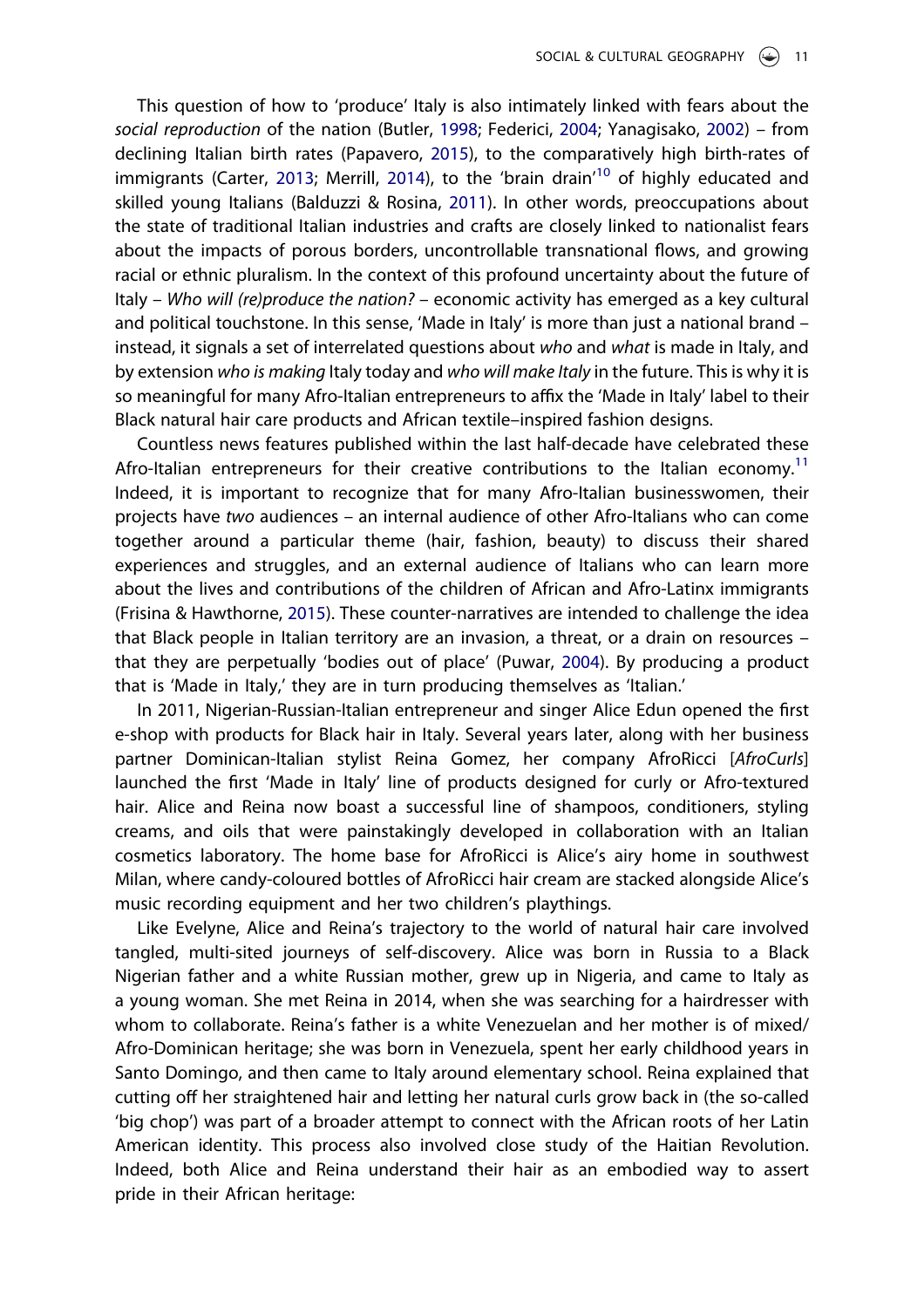### 12  $(\rightarrow)$  C. HAWTHORNE

Alice: Hair is part of your identity, so when you talk about Afro hair, already the word 'Afro' comes from 'Africa'. You are describing your hair, which comes from a place, a people. You are identifying with them, even if you were born here, or you were both there, or adopted, or are multiracial. When you describe Afro curls, you are saying that you are part of that category of people. And so identity is part of that, in knowing where you come from, maybe a culture that you don't know well but that you want to get to know better.

In addition to their hair products, Alice and Reina also organize hair-care workshops around Italy. These workshops are typically catered to women of mixed white/Black backgrounds, or to young African adoptees and their Italian parents – their particular niche in the rapidly growing Afro-Italian natural hair community. But a significant source of pride for both women is still their ability to claim the 'Made in Italy' label:

- Alice: We are proud to say 'Made in Italy'. It is important to show the whole world that even in Italy we are here. We're here, AfroRicci, and we have our own 'Made in Italy' products.
- Reina: It's also a responsibility. 'Made in Italy' is known all over the world as a sign of quality. It is a cultural thing, tied to a history of small artisans. . .
- Alice: From Italian shoes, stylists, fashion, to food, the finishing on our houses, furniture...'Made in Italy' is synonymous with quality. So the first cream for Afro hair in Italy has to be that way. It has to be a quality product.
- Camilla: It seems important to be able to say 'Made in Italy' during this [economic] crisis, too.
	- Alice: The crisis, of course! I would like it if there were more support from the Italian state for 'Made in Italy'...especially for innovative things. [...] Yes, it's a beauty product, but it's a niche product, for a particular group of people who are part of the Italian culture. Afro-Italians are part of the Italian culture. There needs to be support for 'Made in Italy' products for Afro-Italians, too.

As Alice elaborated in a recent interview, AfroRicci 'demonstrates that even I contribute at the social, economic, and cultural levels in this country [. . .] It is important that Italy recognize the multi-ethnic woman' (Ferrario, 2017). Her comments reveal that the meanings attached to entrepreneurship are deeply gendered, as Afro-Italian businesswomen seek to challenge both their invisibility (as non-recognized 'citizens in waiting') and their hyper-visibility (as sex objects or docile care workers) (Frisina & Hawthorne, 2017; Puwar, 2004). As geographers of migration have argued, the bodies of those perceived as 'foreign' – but especially those of women – are systematically instrumentalised to mark the cultural boundaries of citizenship in European liberal democracies (Ehrkamp, 2010; Yngvesson, 2015). For Alice and Reina, producing 'Made in Italy' products for Black women allows them to claim legitimacy as Italians while also asserting pride in their African heritage. Their suggestion that 'Italian' and 'African' are not incompatible in fact represents a new understanding of Italianness – or even a rekindling of older notions of Italy as a cosmopolitan Mediterranean nation.

# The Afro-Mediterranean renaissance in Italy

In 2011, then–Italian president Giorgio Napolitano delivered a highly publicized address to a group of newly naturalized Italians who grew up in Italy as the children of immigrants. In the most widely quoted sentence of the speech, he declared: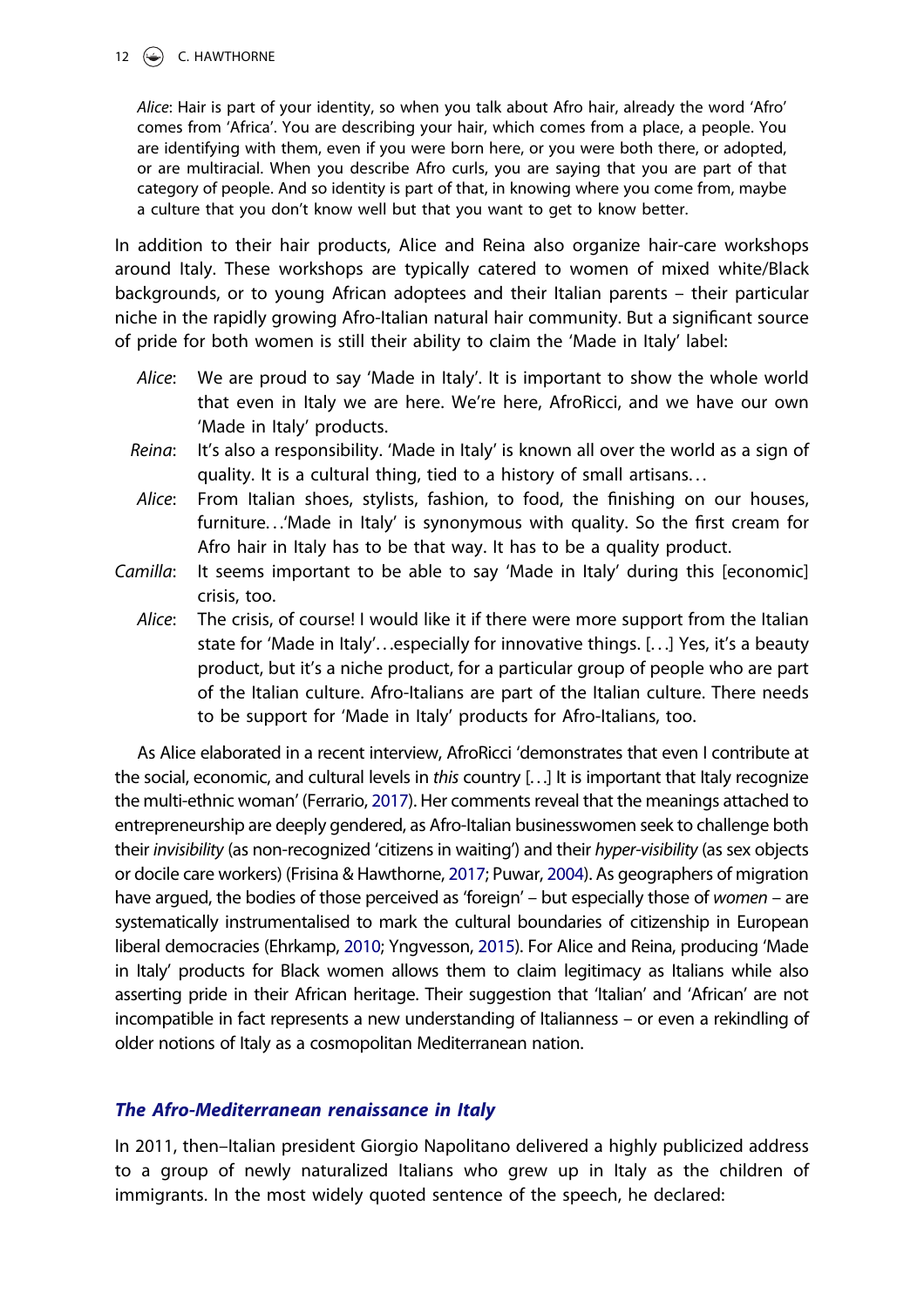It is important to realize that young people of immigrant origins in our schools and in our society are not just an obstacle to be overcome; they are also a fruitful source of stimulation because they come from diverse cultures (Napolitano, 2011).

At the gathering, timed to coincide with the 150th anniversary of Italian national unification, Napolitano proceeded to extoll the ways in which the 'new Italian citizens' assembled that day would contribute to the collective well-being of Italy by sharing 'languages, constitutional values, civic duties, and laws', citing as examples young Italian-Chinese entrepreneurs and the Italian-Somali writer Igiaba Scego. For many activists (Scego, 2012; Tailmoun et al., 2014), Napolitano's speech was an important moment of institutional recognition for the Italian citizenship reform movement.

At a time of economic crisis and declining Italian birth-rates, Napolitano's speech implied, it is simply good business to bring the children of immigrants into the Italian fold. 'Without their future contribution to our society and our economy', he declared, 'the burden of national debt would be even more difficult to sustain'. The marking of Italy's 150th 'birthday' was widely derided for being lacklustre and sombre, marred by shameful political scandals and persistent regional divisions (Fallows, 2011; Poggioli, 2011). Napolitano's response to these declensionist narratives was to uphold the children of immigrants as symbols of a new, economically revitalized Italy.

Yet Afro-Italian women's entrepreneurship is compelling because while these projects often make use of the 'Made in Italy' label, they cannot be fully subsumed within the realm of 'traditional' Italian craft. Instead, designers, stylists, and other cultural entrepreneurs describe their products as 'hybrids' of Italian and African influences – for instance, by combining West African wax prints with Italian sartorial techniques, or African ingredients such as cocoa and shea butters with the practices of Italian organic cosmetics laboratories. These enactments of hybridity and cultural fluency (Carter, 2013), which position Afro-Italian women entrepreneurs as 'cultural mediators' (Panzarella, 2017), are often cited by outside observers as evidence that 'Africa' and 'Italy' are not mutually exclusive categories. In other words, instead of constituting a threat (i.e., of insufficient loyalty to the Italian nation), the diasporic networks of Afro-Italians have the potential to revitalize a stagnant Italian nation that has been insular and insufficiently cosmopolitan for much of its recent history.

At a panel discussion composed of prominent citizenship reform activists at a 2017 cultural festival in Giavera (just outside the north-eastern Italian city of Treviso), a lively conversation erupted among the panellists about this sort of international outlook among the children of immigrants in Italy. The discussion took place mere steps away from the festival's Afro Beauty and Fashion Expo, which featured booths for nine Afro-Italian fashion designers, hair product vendors, and stylists. Bruno, the white Italian journalist moderating the panel, opened the discussion by noting that the 'new generation of Italians' seated before him (and, it was implied, present at the Expo) represented the resources of the world, something that Italy needed desperately at this moment: 'This country is getting older, and is in need of a younger world that has capacities not just in terms of work but also in terms of creativity'. Later in the conversation, a Moroccan activist noted that these 'new generations' could act as a cultural bridge by engaging in international projects that linked Italy to the rest of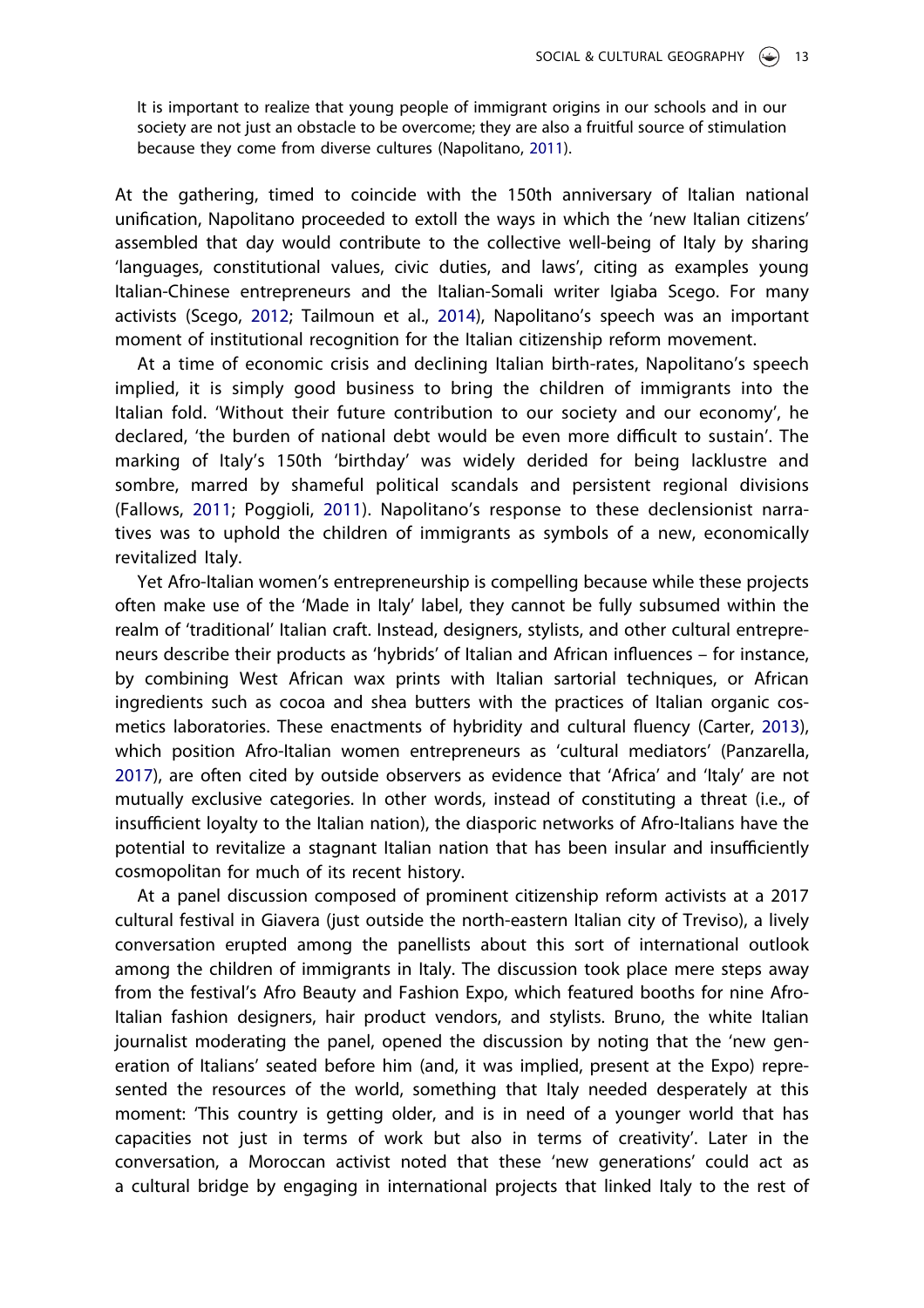the world. A Moroccan educator took the microphone and joked that white Italians are often monolingual. An Ecuadorian organizer concurred, observing that multilingualism (a skill that most children of immigrants in Italy share) is good for business.

These arguments take on a unique valence in Italy. Since national unification at the end of the nineteenth century, efforts to define Italian national-racial identity have had to contend with Italy's proximity to the African continent (Giuliani, 2014). The extent to which Italians could be considered truly 'white' due to centuries of Mediterranean mixing was subject to heated debate (Guglielmo & Salerno, 2012). Yet this Italo-Mediterranean 'hybridity' has not always been understood as a problem of racial impurity; at times, it has also been vaunted as the country's unique strength (De Donno, 2006), a legitimation for colonial expansion (Fuller, 2007), or a rationale for postcolonial economic cooperation between Italy and specific African countries (Giglioli, 2017). In a sense, the entrepreneurs and activists at Giavera were making claims to a particular understanding of Italianness – one that sees the current insularity of Italians as a deviation from a much longer history of Mediterranean mixing and exchange. Many Afro-Italian entrepreneurs in fact assert that their connections to a transnational Black diaspora can restore Italy to its true status as a cosmopolitan nation.

# Conclusion

The case of Afro-Italian women's entrepreneurship provides a unique window into contestations over the racial and gendered boundaries of Europe. The explosion of gendered Afro-business in Italy cannot be understood separately from unfolding debates about citizenship, migration, and the symbolic and material boundaries of European nations. After all, the resurgence of ethnic absolutism (Gilroy, 1993) in Europe affects not just migrants but also their Europe-born children: Regardless of how many generations they are removed from the initial act of migration, these so-called 'new generations' are perpetually regarded as Europe's outsiders according to the legacies of colonialism, enslavement, and imperialism (Mains et al., 2013; Raeymaekers, 2014). As such, they are implicated in wider struggles over the differentiation between 'legitimate' European citizens suffering in the aftermath of austerity, and 'illegitimate' non-European bodies who constitute a threat to national integrity and economic prosperity.

But what does it mean when economic activity becomes a cipher for the tentative inclusion of young Afro-Italians within the Italian nation? Is the precarious inclusion of Black subjects now predicated on the extent to which they can serve as labouring bodies for the good of an Italian 'common culture' (Keaton, 2006)? Many activists are now troubled by what they perceive as a new form of colonial extraction, wherein Black women's bodies and labour are conscripted as the raw materials from which European nations can be (re)built or (re)produced. At a time of widespread national pessimism, young Afro-Italian entrepreneurs are marshalled by politicians and journalists as a constituency that could potentially 'save' or 'revitalize' a stagnant Italy.

Nonetheless, Afro-Italian participation in entrepreneurial ventures cannot be dismissed as mere 'selling out', nor can it be fully explained by the totalizing logics of 'neoliberal citizenship'. Any engagement with this phenomenon must attend to negotiations and limited openings, while also maintaining a structural critique that does not immediately look to the market (or national inclusion) for liberation. This is what Stuart Hall in the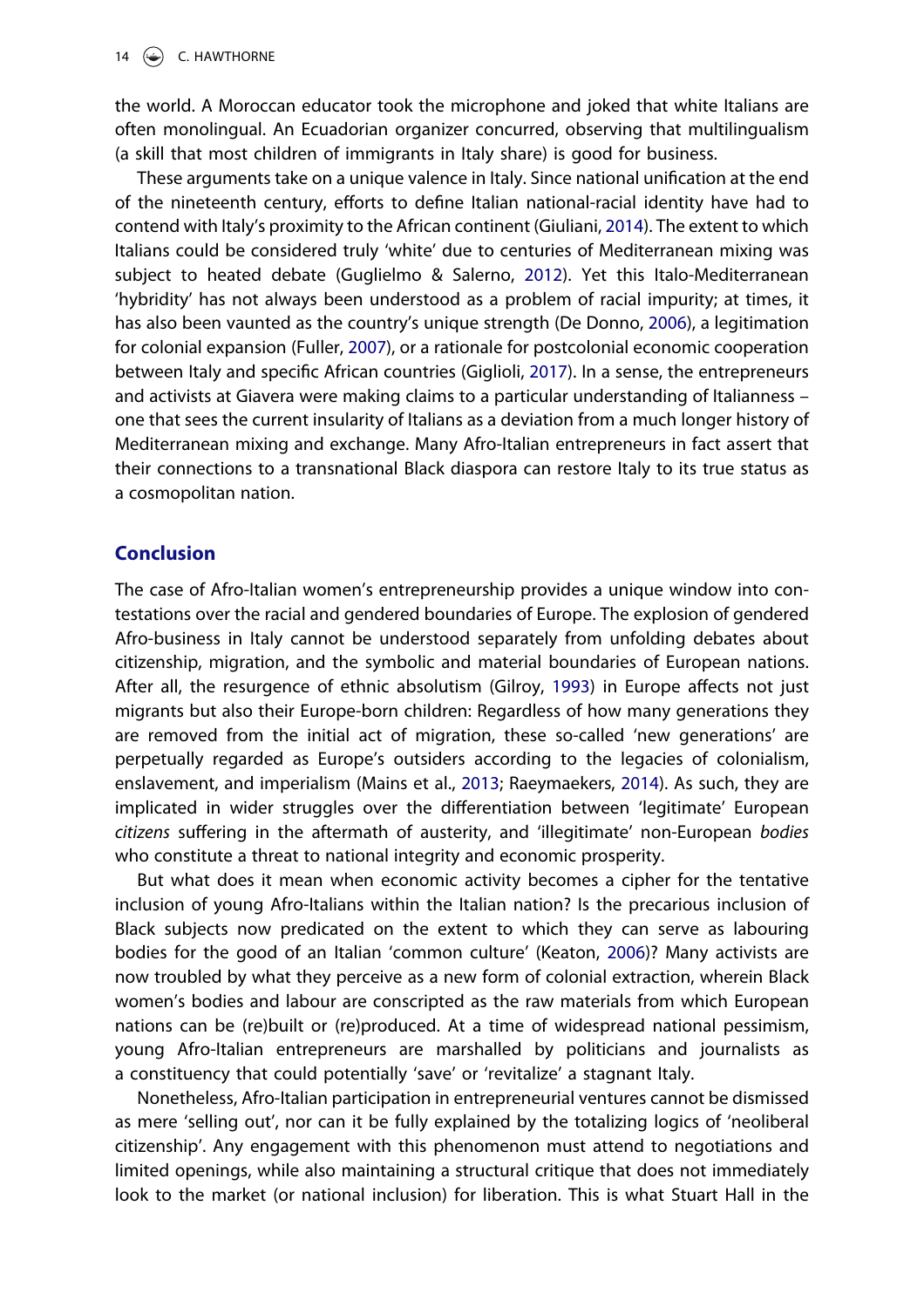inaugural issue of the New Left Review called 'imaginative resistances of people who have to live within capitalism' (Hall, 1960). Afro-Italian women are not 'dupes' (Tate, 2016, p. 12), nor are they victims of false consciousness. Rather, they are taking advantage of fissures in the current political order, combining their strategies of economic survival with practices of Black diasporic connection, claims to Italian citizenship via the 'Made in Italy' label, and creative reconfigurations of Italianness.

In Demonic Grounds, Katherine McKittrick writes that 'black lives are necessarily geographic, but also struggle with discourses that erase and despatialize their sense of place' (McKittrick, 2006, p. xiii). In Italy, the children of African and Afro-Latinx immigrants who were born in Italy are frequently characterized as nè carne nè pesce, tragically caught between two worlds with no place to call home. In this article, I have sought to trouble these sedentarist logics (Malkki, 1992) by showing how Afro-Italian women remake 'Italian' national space as their own, while also linking it up to a broader set of transnational Black diasporic interconnections. Yet the conditions of possibility for Black spatial politics are not identical across all contexts. Black geographies has been predominantly concerned with North American 'plantation futures' (McKittrick, 2013), where Afrodescendants in the afterlife of slavery experience various forms of 'secondclass citizenship'. In Italy, where Afrodescendants are not recognized as citizens at all, Afro-Italians have markedly different relationships to the nation and the 'promise' of national membership. Globalizing Black geographies and provincializing North America thus means contending with diverse entanglements of race and nation, as well as a plurality of Black spatial praxes and forms of contestation.

# **Notes**

- 1. I use the term 'Afro-Italian' in this article to refer to people of African descent who were born, raised, or spent a significant portion of their lives in Italy (including the children of African and Afro-Latinx migrants, and individuals of mixed backgrounds).
- 2. On the methodological challenges of estimating the size of the Afro-Italian population, (see Hawthorne, 2017, 161).
- 3. Due to a national citizenship law that confers Italian citizenship on the basis of the principle of jus sanguinis (right of blood), the children of immigrants who are born in Italy are not automatically granted Italian citizenship at birth. Instead, according to Law no. 91 of 1992, the children of immigrants must wait until their eighteenth birthday to apply for Italian citizenship, at which point they have a one-year window to assemble documentary proof of continuous residence in Italy from birth (Marchetti, 2010; Zincone, 2006).
- 4. I thank Heather Merrill for sharing these important insights regarding the relationship between entrepreneurship and labour organising in Italy.
- 5. Rising tuition fees at Italian public universities, another example of the neoliberalisation of the Italian public sector, renders higher education an inaccessible route to the *permesso di* soggiorno for many adult children of immigrants in Italy (Olssen & Peters, 2005; Scacchi, Benozzo, Carbone, & Monaci, 2017).
- 6. Young Afro-Italian women entrepreneurs have played an important role in the development of e-commerce and social media content production in Italy. The Internet allows them to save money on material overhead costs, and also helps them to overcome the geographical dispersion that characterizes the Black presence in Italy. The tech savvyness of many Afro-Italians is significant considering that Internet penetration rates in Italy have lagged behind other European countries; in Italy, immigrant communities often lead 'native' Italians in certain digital communication practices (Premazzi, 2010).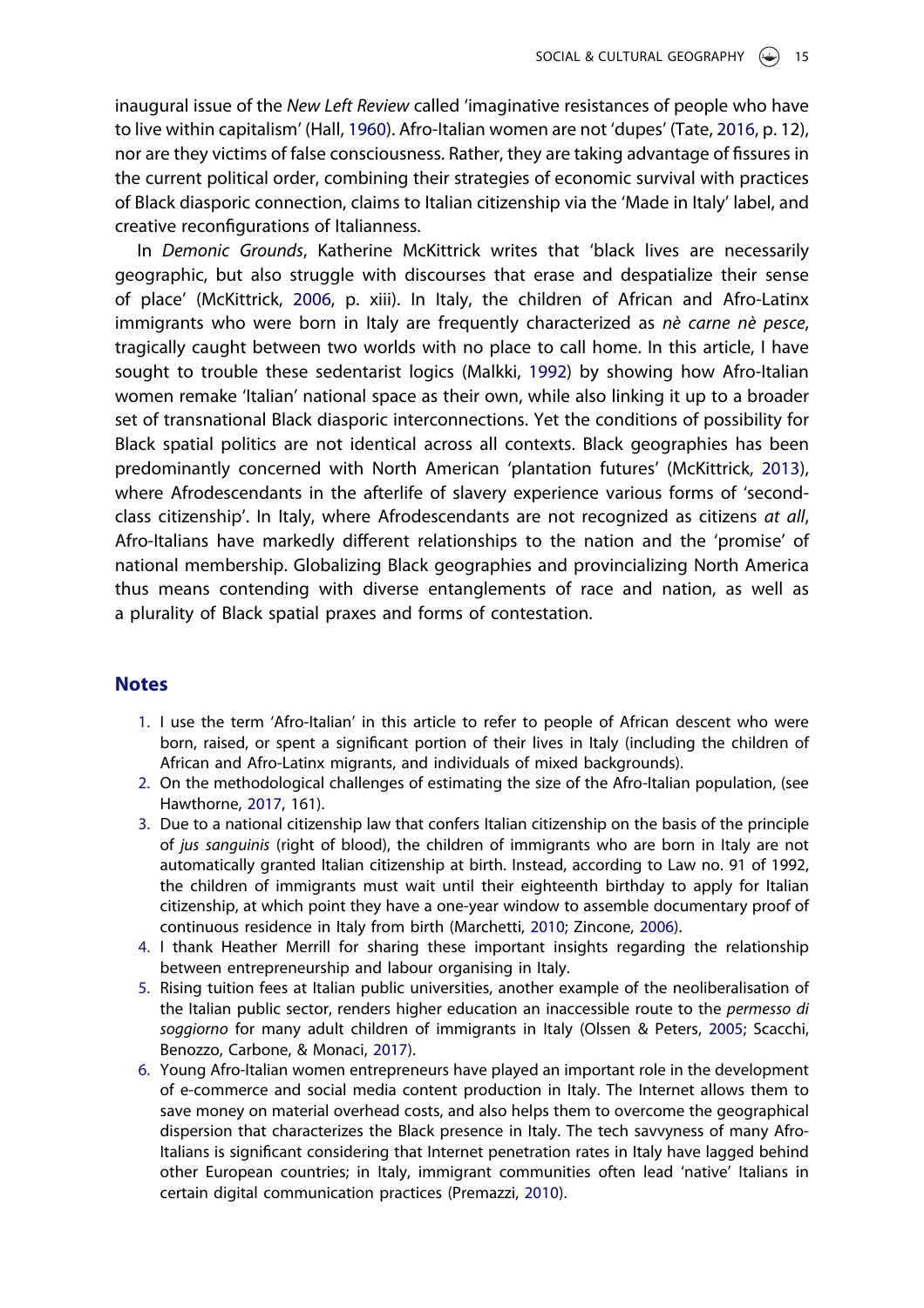### 16  $(\rightarrow)$  C. HAWTHORNE

- 7. My father is African American and my mother is a white Italian who grew up near Milan. As a result, I have Italian citizenship by virtue of the same citizenship law that disenfranchises many of my Afro-Italian interlocutors in Italy.
- 8. Competitions for state positions based on public exams.
- 9. Sylvia Yanagisako (2013, 67) and Lisa Rofel have explored the ways in which Italian textile and clothing firms attempt to 'transfer the prestige and value of 'Made in Italy' to 'Designed in Italy' as they increasingly turn to joint ventures with Chinese entrepreneurs to export manufacturing to China.
- 10. It is important to note that discussions about the Italian brain drain typically include only 'ethnic' Italians, despite the fact that large numbers of children of immigrants have also left Italy in the wake of the economic crisis for countries such as the United Kingdom. One exception to this trend can be found in the short documentary series 'The Expats', created by Italian-Haitian Johanne Affricot. Each episode of 'The Expats' tells the story of an Afro-Italian creative who has moved abroad in search of greater opportunities. See http:// theexpats.griotmag.com/en/about/.
- 11. In one notable example, the young Burkinabe Madi Sakande was celebrated on the national television program 'Mi Manda Rai Tre' for saving a failing Italian refrigeration company. Like Evelyne Afaawua, Sakande was also a winner of a MoneyGram Award for immigrant entrepreneurship in Italy. See https://www.facebook.com/mimandarai3/videos/10158673134395252/.

# Acknowledgments

I would like to thank Heather Merrill, Ilaria Giglioli, Alessandro Tiberio, and the anonymous reviewers for constructive comments on earlier drafts of the manuscript. I am also grateful to Lindsey Dillon for generative conversations that helped to shape the final article.

Camilla Hawthorne is Assistant Professor of Sociology at UC Santa Cruz. She is a principal faculty member in the Critical Race and Ethnic Studies Program at UCSC, as well as a faculty affiliate of the Science & Justice Research Center and the Legal Studies Program. Camilla received her PhD in Geography from UC Berkeley in 2018. Her work addresses the politics of migration and citizenship, racism and inequality, Black geographies, and social movements. Camilla also serves as faculty member and project manager of the Black Europe Summer School in Amsterdam, the Netherlands.

# Disclosure statement

No potential conflict of interest was reported by the author.

## **ORCID**

Camilla Hawthorne **http://orcid.org/0000-0001-9274-1321** 

# References

Adichie, C. N. (2009). The danger of a single story. https://www.ted.com/talks/chimamanda\_adi chie\_the\_danger\_of\_a\_single\_story

- Alonso, A., & Oiarzabal, P. (2010). Diasporas in the new media age: Identity, politics, and community. Reno, NV: University of Nevada Press.
- Ambrosini, M., & Panichella, N. (2016). Immigrazione, occupazione e crisi economica in Italia. Quaderni di Sociologia, (72), 115–134. doi:10.4000/qds.1578
- Andall, J. (2000). Gender, migration and domestic service: The politics of black women in Italy. Aldershot: Ashgate Pub Ltd.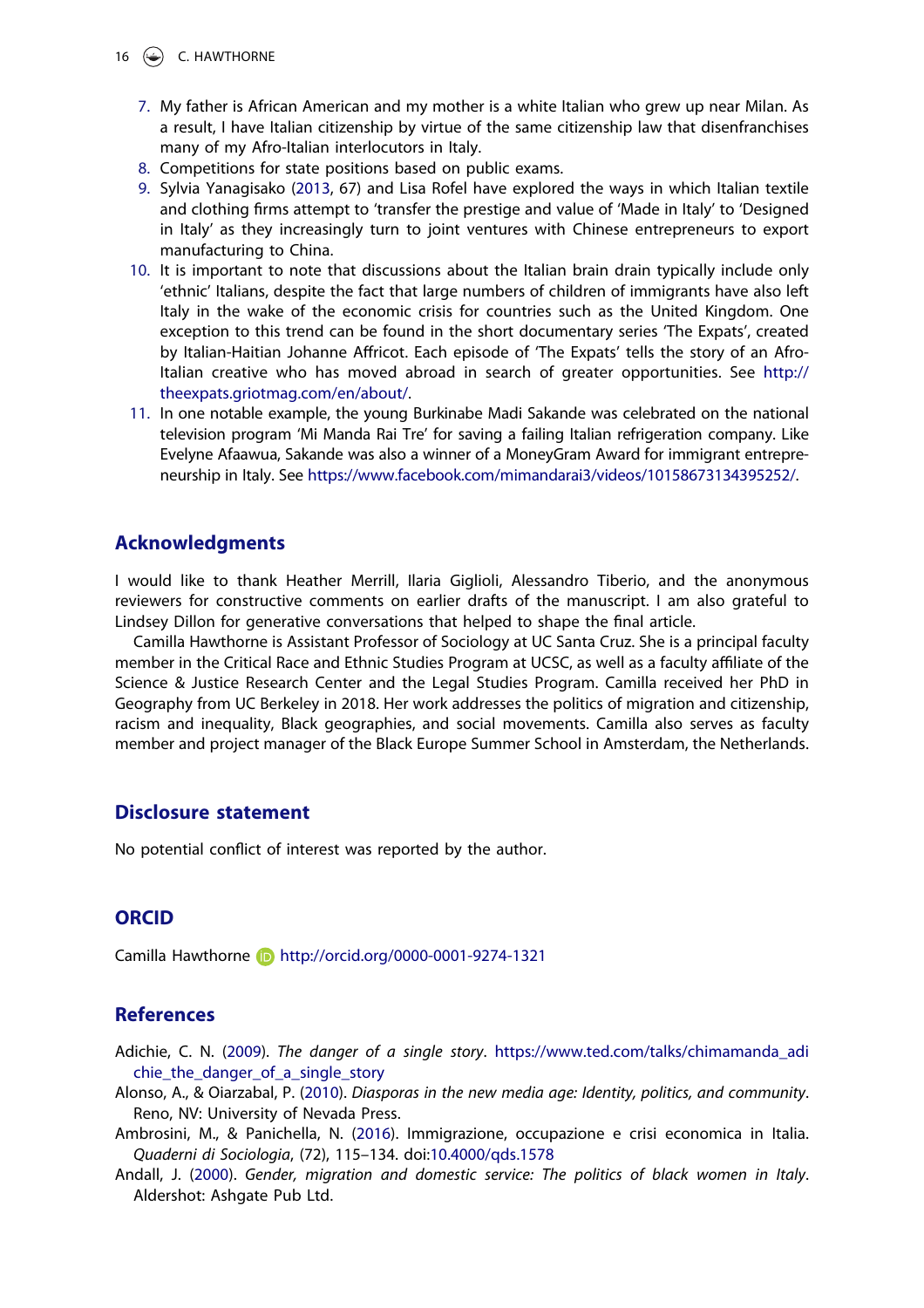- Andall, J. (2002). Second-generation attitude? African-Italians in Milan. Journal of Ethnic and Migration Studies, 28(3), 389–407.
- Balduzzi, P., & Rosina, A. (2011). Giovani talenti che lasciano l'Italia: Fonti, dati e politiche di un fenomeno complesso. La Rivista delle Politiche Sociali, 3, 43–59.
- Bauder, H. (2005). Habitus, rules of the labour market and employment strategies of immigrants in Vancouver, Canada. Social & Cultural Geography, 6(1), 81–97.
- Berg, N. G. (2007). Social and cultural geography in Norway: From welfare to difference, identity and power. Social & Cultural Geography, 8(2), 303–330.
- Bernal, V. (2014). Nation as network: Diaspora, cyberspace, and citizenship. Chicago: University of Chicago Press.
- Bodian, A. (2016, February 8). Evelyne e Nappytalia: Dove capelli ed identità s'intrecciano. http:// www.db-magazine.com/evelyne-nappytalia-capelli-ed-identita-sintrecciano/
- Boellstorff, T., Nardie, B., Pearce, C., & Taylor, T. L. (2012). Ethnography and virtual worlds: A handbook of method. Princeton, NJ: Princeton University Press.
- Brogi, A. (2011). Confronting America: The cold war between the United States and the communists in France and Italy. Chapel Hill: University of North Carolina Press.
- Brown, J. N. (2005). Dropping anchor, setting sail: Geographies of race in black liverpool. Princeton: Princeton University Press.
- Burrell, J. (2009). The field site as a network: A strategy for locating ethnographic research. Field Methods, 21(2), 181–199.
- Butler, J. (1998). Merely Cultural. New Left Review, I(227), 33–44.
- Byrd, A., & Tharps, L. (2014). Hair story: Untangling the roots of black hair in America. New York: St. Martin's Press.
- Carter, D. M. (1997). States of grace: Senegalese in Italy and the new European immigration. Minneapolis: University of Minnesota Press.
- Carter, D. M. (2013). Blackness over Europe: Meditations on cultural belonging. In E. Rosenhaft & R. J. M. Aitken (Eds.), Africa in Europe: Studies in transnational practice in the long twentieth century (pp. 201–213). Liverpool: Liverpool University Press.
- Carter, D. M., & Merrill, H. (2007). Bordering humanism: Life and death on the margins of Europe. Geopolitics, 12(2), 248–264.
- Centro Studie Ricerche IDOS. (2016). Rapporto Immigrazione e Imprenditoria 2016: Aggiornamento Statistico. http://www.dossierimmigrazione.it/docnews/file/2016\_scheda%20rapporto% 20imprenditoria%202016.pdf
- Craig, M. (1997). The decline and fall of the conk; or, how to read a process. Fashion Theory, 1(4), 399–419.
- Dana, L.-P. (2007). Handbook of research on ethnic minority entrepreneurship: A co-evolutionary view on resource management. Cheltenham: Edward Elgar Publishing Limited.
- Dávila, A. (2004). Barrio dreams: Puerto Ricans, Latinos, and the neoliberal city. Berkeley: University of California Press.
- De Donno, F. (2006). La Razza Ario-Mediterranea. Interventions, 8(3), 394–412.
- Dunn, K. M. (2003). Using cultural geography to engage contested constructions of ethnicity and citizenship in Sydney. Social & Cultural Geography, 4(2), 153–165.
- Ehrkamp, P. (2010). The limits of multicultural tolerance? Liberal democracy and media portrayals of muslim migrant women in Germany. Space and Polity, 14(1), 13–32.
- Elo, M. (2016). Typology of diaspora entrepreneurship: Case studies in Uzbekistan. Journal of International Entrepreneurship, 14(1), 121–155.
- Everts, J. (2010). Consuming and living the corner shop: Belonging, remembering, socialising. Social & Cultural Geography, 11(8), 847–863.
- Fallows, J. (2011, March 17). Happy 150th birthday, Italy! The Atlantic. https://www.theatlantic.com/ international/archive/2011/03/happy-150th-birthday-italy/72591/

Fanon, F. (2008). Black skin, white masks. New York: Grove Press. Original work published 1952.

Federici, S. (2004). Caliban and the witch. New York: Autonomedia.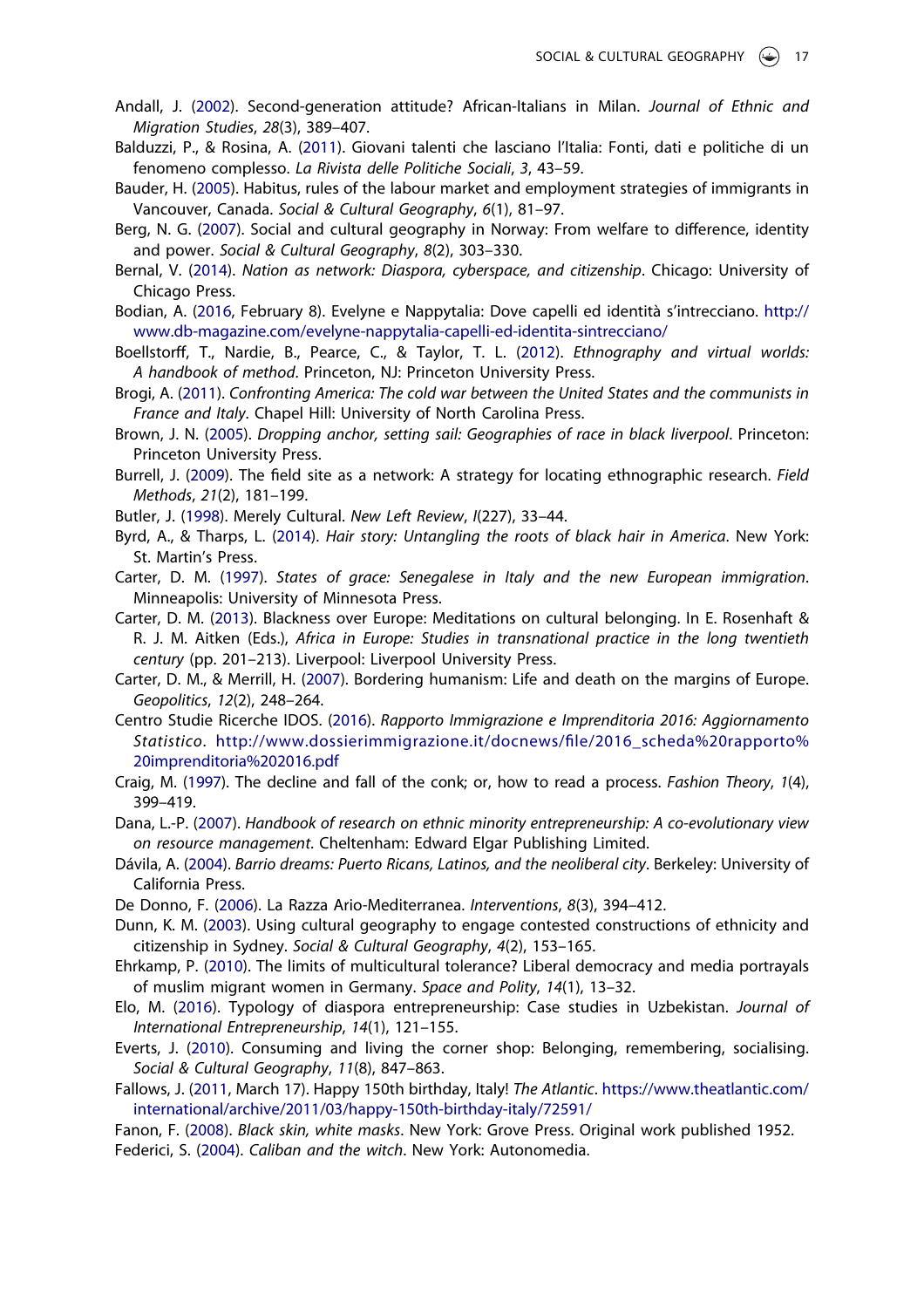- $\left(\bigstar\right)$  C. HAWTHORNE
- Ferrario, F. (2017, April 13). Dalla Russia alla Nigeria all'Italia ragionando su ricci e cittadinanza. https://medium.com/migrantentrepreneurs-europe/dalla-russia-alla-nigeria-allitalia-ragionandosu-ricci-e-cittadinanza-1bab38f2b65
- Ford, T. C. (2015). Liberated threads: Black women, style, and the global politics of soul. Chapel Hill: University of North Carolina Press.
- Frisina, A., & Hawthorne, C. (2015). Sulle pratiche estetiche antirazziste delle figlie delle migrazioni. In G. Giuliani (Ed.), Il colore della nazione (pp. 200–214). Milan: Mondadori.
- Frisina, A., & Hawthorne, C. (2017). Riconoscersi nel successo di Evelyne, lottare nel ricordo di Abba. Un viaggio tra le icone nere dei figli delle migrazioni in Italia. In E. Bordin & S. Bosco (Eds.), A fior di pelle: Bianchezza, nerezza, visualità (pp. 179–195). Verona: ombre corte.
- Frisina, A., & Hawthorne, C. (2018). Italians with Veils and Afros: Gender, beauty, and the everyday anti-racism of the daughters of immigrants in Italy. Journal of Ethnic and Migration Studies, 44(5), 718–735.
- Fuller, M. (2007). Moderns abroad: Architecture, cities and Italian imperialism. London: Routledge.
- Ganz, B. (2016, March 5). L'eleganza della riccia. Retrieved from http://www.alleyoop.ilsole24ore. com/2016/03/05/leleganza-della-riccia/
- Giglioli, I. (2017). Producing sicily as Europe: Migration, colonialism and the making of the mediterranean border between Italy and Tunisia. Geopolitics, 22(2), 407–428.
- Gill, T. M. (2010). Beauty shop politics: African American women's activism in the beauty industry. Champaign: University of Illinois Press.
- Gill, T. M. (2014). 'I had my own business. So I didn't have to worry': Beauty salons, beauty culturists and the politics of African-American Female entrepreneurship. In P. Scranton (Ed.), Beauty and business: Commerce, gender, and culture in modern America (pp. 169–194). London: Routledge.
- Gilmartin, M. (2008). Migration, identity and belonging. Geography Compass, 2(6), 1837–1852.
- Gilmore, R. W. (2007). Golden gulag: Prisons, surplus, crisis, and opposition in globalizing California. Berkeley: University of California Press.
- Gilroy, P. (1993). The black Atlantic: Modernity and double consciousness. Cambridge, MA: Harvard University Press.
- Giroux, H. A. (2003). Spectacles of race and pedagogies of denial: Anti-black racist pedagogy under the reign of neoliberalism. Communication Education, 52(3–4), 191–211.
- Giuliani, G. (2014). L'Italiano Negro. Interventions, 16(4), 572–587.
- Goldberg, D. T. (2009). The threat of race: Reflections on racial neoliberalism. Malden: Wiley-Blackwell.
- Grace, L. (2016, March 1). Il disagio di essere una beauty junkie nera in Italia. Retrieved from http:// www.graceonyourdash.com/in-italia-essere-una-beautyjunkie-nera-e-un-problema/
- Guglielmo, J., & Salerno, S. (2012). Are Italians white?: How race is made in America. London: Routledge.
- Hall, S. (1960). Introducing NLR. New Left Review, 1(1), 1–3.
- Harvey, A. M. (2005). Becoming entrepreneurs: Intersections of race, class, and gender at the black beauty salon. Gender and Society, 19(6), 789–808.
- Hawthorne, C. (2017). In search of black Italia: Notes on race, belonging, and activism in the black Mediterranean. Transition, 123(1), 152–174.
- Hesse-Biber, S. N. (Ed.). (2012). Handbook of feminist research: Theory and praxis. Thousand Oaks: Sage.
- Hesse-Biber, S. N. (2013). Feminist research practice: A primer. Thousand Oaks: Sage.
- I 'nuovi italiani' nella riforma della cittadinanza: L'impatto dello ius soli in Italia. (2017, June 15). La Repubblica. Retrieved from http://www.repubblica.it/solidarieta/diritti-umani/2017/06/15/news/ i\_nuovi\_italiani\_nella\_riforma\_della\_cittadinanza\_l\_impatto\_dello\_ius\_soli\_in\_italia-168145760/
- Italian manufacturing: A washout. (2013, August 10). Economist. Retrieved from https://www. economist.com/news/business/21583283-years-crisis-have-reinforced-pressure-italys-onceenvied-industrial-base-washout
- Keaton, T. D. (2006). Muslim girls and the other France: Race, identity politics, and social exclusion. Bloomington: Indiana University Press.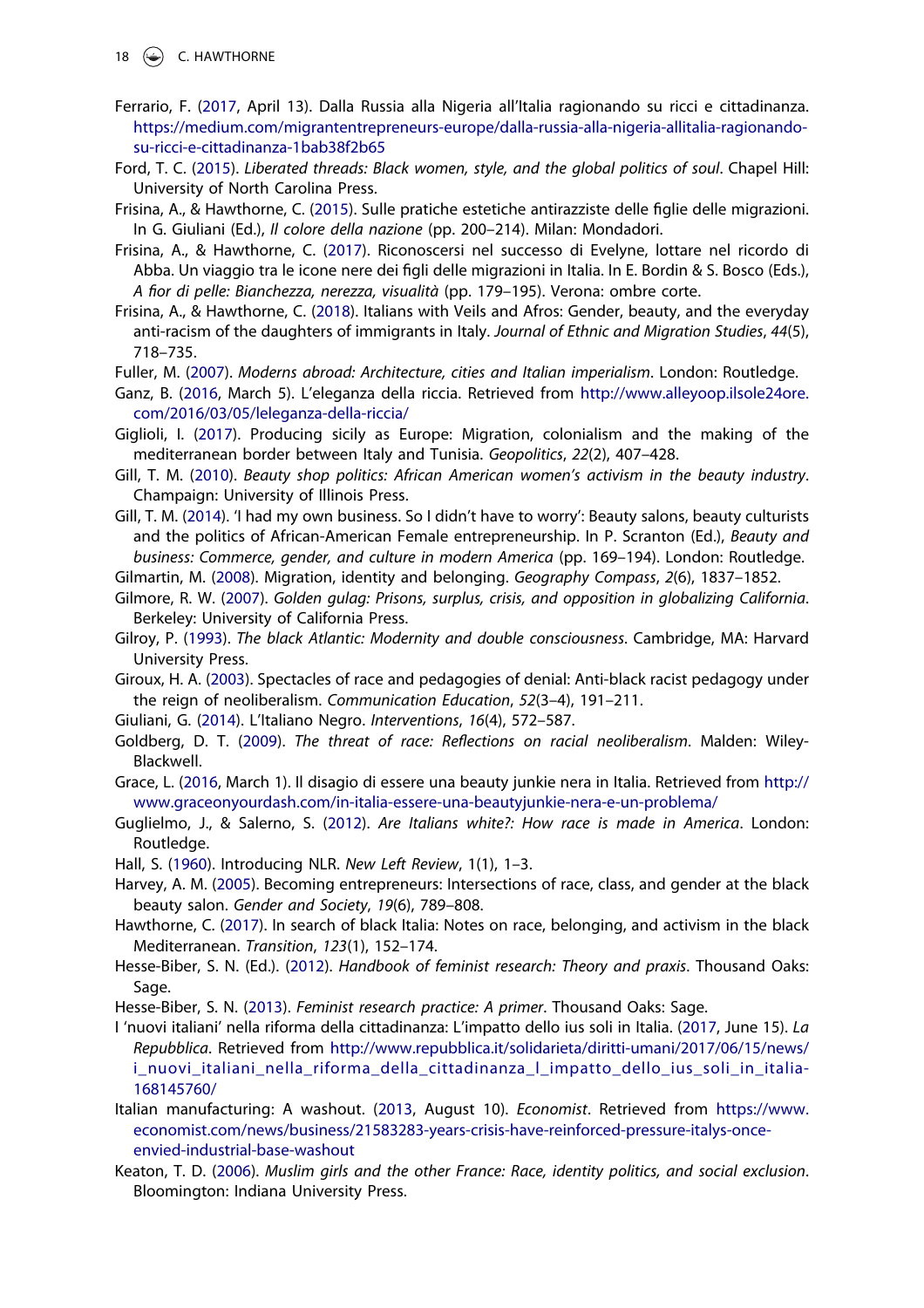Keith, M., & Pile, S. (1993). Place and the politics of identity. London: Routledge.

- Kelley, R. D. G. (1997). Nap time: Historicizing the Afro. Fashion Theory, 1(4), 339–351.
- Kyle, D. (1999). The Otavalo trade diaspora: Social capital and transnational entrepreneurship. Ethnic and Racial Studies, 22(2), 422–446.
- Lacy, M. G. (2014). Black Frankenstein and racial neoliberalism in contemporary American cinema: Reanimating racial monsters in changing lanes. In T. Miller (Ed.), The routledge companion to global popular culture (pp. 229–243). London: Routledge.
- Lewis, J. S. (2015). A so black people stay: Bad-mind, sufferation, and discourses of race and unity in a Jamaican craft market. The Journal of Latin American and Caribbean Anthropology, 20(2), 327–342.
- MacGaffey, J., & Bazenguissa-Ganga, R. (2000). Congo-paris: Transnational traders on the margins of the law. London: International African Institute.
- Made in Italy? Not for much longer as artisans and skills disappear. (2013, June 19). Deutsche Welle. Retrieved from http://www.dw.com/en/made-in-italy-not-for-much-longer-as-artisans-and-skillsdisappear/a-16887589
- Mains, S. P., Gilmartin, M., Cullen, D., Mohammad, R., Tolia-Kelly, D. P., Raghuram, P., & Winders, J. (2013). Postcolonial migrations. Social & Cultural Geography, 14(2), 131–144.
- Malkki, L. (1992). National geographic: The rooting of peoples and the territorialization of national identity among scholars and refugees. Cultural Anthropology, 7(1), 24–44.
- Marchetti, C. (2010). 'Trees without roots': The reform of citizenship challenged by the children of immigrants in Italy. Bulletin of Italian Politics, 2(1), 45–67.
- Matlon, J. (2016). Racial Capitalism and the Crisis of Black Masculinity. American Sociological Review, 81(5), 1014–1038.
- Mbembe, A. (2007). Afropolitanism. In N. Simon (Ed.), Africa remix: Contemporary art of a continent (pp. 26–30). Johannesburg: Jacana Media.
- McDowell, L. (1992). Doing gender: Feminism, feminists and research methods in human geography. Transactions of the Institute of British Geographers, 17(4), 399–416. 10.2307/622707
- McKittrick, K. (2006). Demonic grounds: Black women and the cartographies of struggle. Minneapolis: University of Minnesota Press.
- McKittrick, K. (2011). On plantations, prisons, and a black sense of place. Social & Cultural Geography, 12(8), 947–963.
- McKittrick, K. (2013). Plantation futures. Small Axe: A Caribbean Journal of Criticism, 17(3(42)), 1–15.
- Merrill, H. (2006). An alliance of women: immigration and the politics of race. Minneapolis: University of Minnesota Press.
- Merrill, H. (2014). Postcolonial borderlands: Black life worlds and relational place in Turin, Italy. ACME: an International Journal for Critical Geographies, 13(2), 263–294.
- Merrill, H. (2015). In other wor(l)ds: Situated intersectionality in Italy. In H. Merrill & L. M. Hoffman (Eds.), Spaces of danger: Culture and power in the everyday (pp. 77–100). Athens: University of Georgia Press.
- Merz, B. J., Chen, L. C., & Geithner, P. F. (2007). Diasporas and development. Cambridge, MA: Global Equity Initiative, Asia Center, Harvard University.
- Mezzadra, S., & Neilson, B. (2013). Border as method, or, the multiplication of labor. Durham: Duke University Press.
- MoneyGram Award 2016, June 15. Madi Sakande è l'imprenditore immigrato dell'anno. Mixità. Retrieved from http://www.etnocom.com/mixita/moneygram-award-2016-madi-sakandelimprenditore-immigrato-dellanno/
- Muehlebach, A. (2012). The moral neoliberal: Welfare and citizenship in Italy. Chicago: University of Chicago Press.
- Napolitano, G. (2011, November 15). Intervento del Presidente Napolitano all'incontro dedicato ai "Nuovi Cittadini italiani". Retrieved from http://presidenti.quirinale.it/elementi/Continua.aspx? tipo=Discorso&key=2302
- Newland, K., & Tanaka, H. (2010). Mobilizing diaspora entrepreneurship for development. Washington, D.C.: Migration Policy Institute. Diasporas & Development Policy Report.
- Ojo, S. (2012). Ethnic enclaves to diaspora entrepreneurs: A critical appraisal of black British Africans' transnational entrepreneurship in London. Journal of African Business, 13(2), 145–156.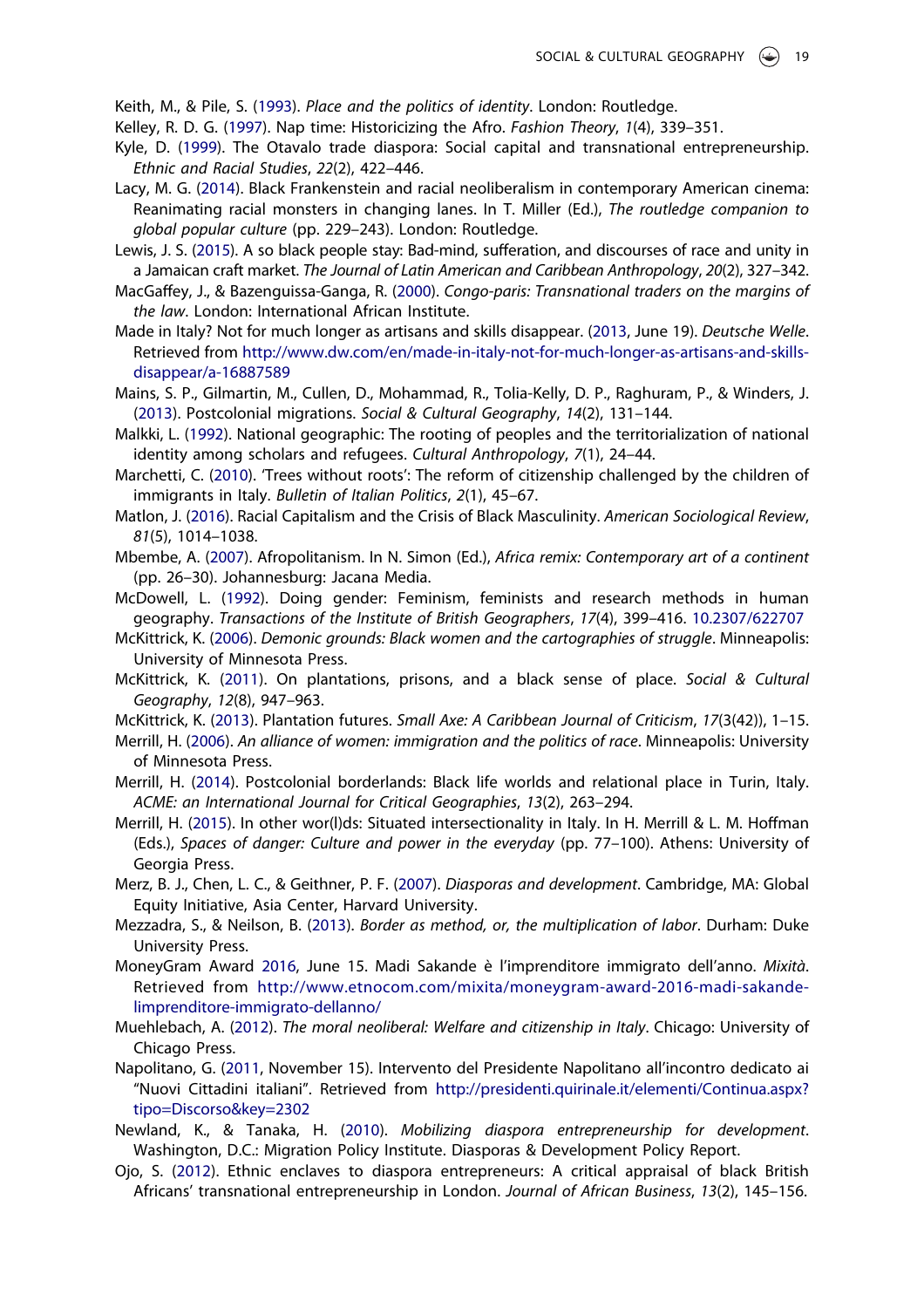20  $\left(\bigstar\right)$  C. HAWTHORNE

- Oliveri, F. (2015). Subverting neoliberal citizenship. Migrant struggles for the right to stay in contemporary Italy. ACME: an International Journal for Critical Geographies, 14(2), 492–503.
- Olssen, M., & Peters, M. A. (2005). Neoliberalism, higher education and the knowledge economy: From the free market to knowledge capitalism. Journal of Education Policy, 20(3), 313–345.
- Omi, M., & Winant, H. (2014). Racial formation in the United States. London: Routledge. Original work published 1986.

Ong, A. (1999). Flexible citizenship: The cultural logics of transnationality. Durham: Duke University Press.

Ong, A. (2006). Neoliberalism as exception: Mutations in citizenship and Sovereignty. Durham: Duke University Press.

Panzarella, G. (2017, August 9). Venditori di libri per strada come intermediari culturali della letteratura della migrazione. Retrieved from http://www.el-ghibli.org/venditori-di-libri-perstrada-come-intermediari-culturali-della-letteratura-della-migrazione-gioia-panzarella/

Papadogiannis, N. (2015). Militant around the clock?: Left-wing youth politics, leisure, and sexuality in post-dictatorship Greece, 1974–1981. New York: Berghahn Books.

Papavero, G. (2015). Minori e seconde generazioni. Milan: Fondazione ISMU.

Parrenas, R. S. (2008). The force of domesticity: Filipina migrants and globalization. New York: NYU Press.

Pirni, A. (2012). I giovani italiani, la 'non politica' e nuovi cleavages. SocietàMutamentoPolitica, 3(5), 157–171.

- Plaza, S., & Ratha, D. (2011). Diaspora for development in Africa. Washington, D.C.: World Bank Publications.
- Poggioli, S. (2011, March 17). A divided Italy to mark unification anniversary. NPR. Retrieved from http://www.npr.org/2011/03/17/134602534/a-divided-italy-prepares-for-unification-anniversary

Pred, A. (2004). The past is not dead: Facts, fictions, and enduring racial stereotypes. Minneapolis: University of Minnesota Press.

- Premazzi, V. (2010). Integrazione online. Nativi e migranti fuori e dentro la rete (FIERI Rapporti di Ricerca).
- Puwar, N. (2004). Space invaders: Race, gender and bodies out of place. Oxford: Berg.

Raeymaekers, T. (2014). Introduction Europe's bleeding border and the mediterranean as a relational space. ACME: an International Journal for Critical Geographies, 13(2), 163–172.

- Ramazanoglu, C., & Holland, J. (2002). Feminist methodology: Challenges and choices. London: Sage. Reips, U.-D., & Buffardi, L. E. (2012). Studying migrants with the help of the internet: Methods from psychology. Journal of Ethnic and Migration Studies, 38(9), 1405–1424.
- Riddle, L., & Brinkerhoff, J. (2011). Diaspora entrepreneurs as institutional change agents: The case of Thamel.com. International Business Review, 20(6), 670–680.

Riddle, L., Hrivnak, G. A., & Nielsen, T. M. (2010). Transnational diaspora entrepreneurship in emerging markets: Bridging institutional divides. Journal of International Management, 16(4), 398–411.

- Robinson, C. J. (2005). Black Marxism: The Making of the Black Radical Tradition. Chapel Hill: University of North Carolina Press. (Original work published 1983)
- Rociola, F. S. (2013, July 27). Ecco dov'è finito il made in Italy negli anni della Grande Crisi. Corriere Della Sera. Retrieved from http://www.corriere.it/economia/13\_luglio\_28/ecco-dove-finito-made -in-italy\_8f2d99b2-f6df-11e2-9839-a8732bb379b1.shtml
- Romero, M., & Zulema, V. (2016). Introduction to the special issue: Intersectionality and entrepreneurship. Ethnic and Racial Studies, 39(9), 1553–1565.
- Round, J., Williams, C. C., & Rodgers, P. (2008). Everyday tactics and spaces of power: The role of informal economies in post-Soviet Ukraine. Social & Cultural Geography, 9(2), 171–185.
- Sahoo, S., & Pattanaik, B. K. (2013). Global diasporas and development: Socioeconomic, cultural, and policy perspectives. New Delhi: Springer Science & Business Media.
- Sanderson, R. (2011, January 19). The real value of being 'Made in Italy'. Financial Times. Retrieved from https://www.ft.com/content/ab98f3b4-2417-11e0-a89a-00144feab49a
- Sanya, O. (2016). Diasporas and transnational entrepreneurship in global contexts. Hershey, PA: IGI Global.
- Sartori, G. (2013, June 17). L'Italia non è una nazione meticcia Ecco perché lo ius soli non funziona. Corriere Della Sera. Retrieved from http://www.corriere.it/opinioni/13\_giugno\_17/sartori-ius-soliintegrazione-catena-equivoci\_686dbf54-d728-11e2-a4df-7eff8733b462.shtml